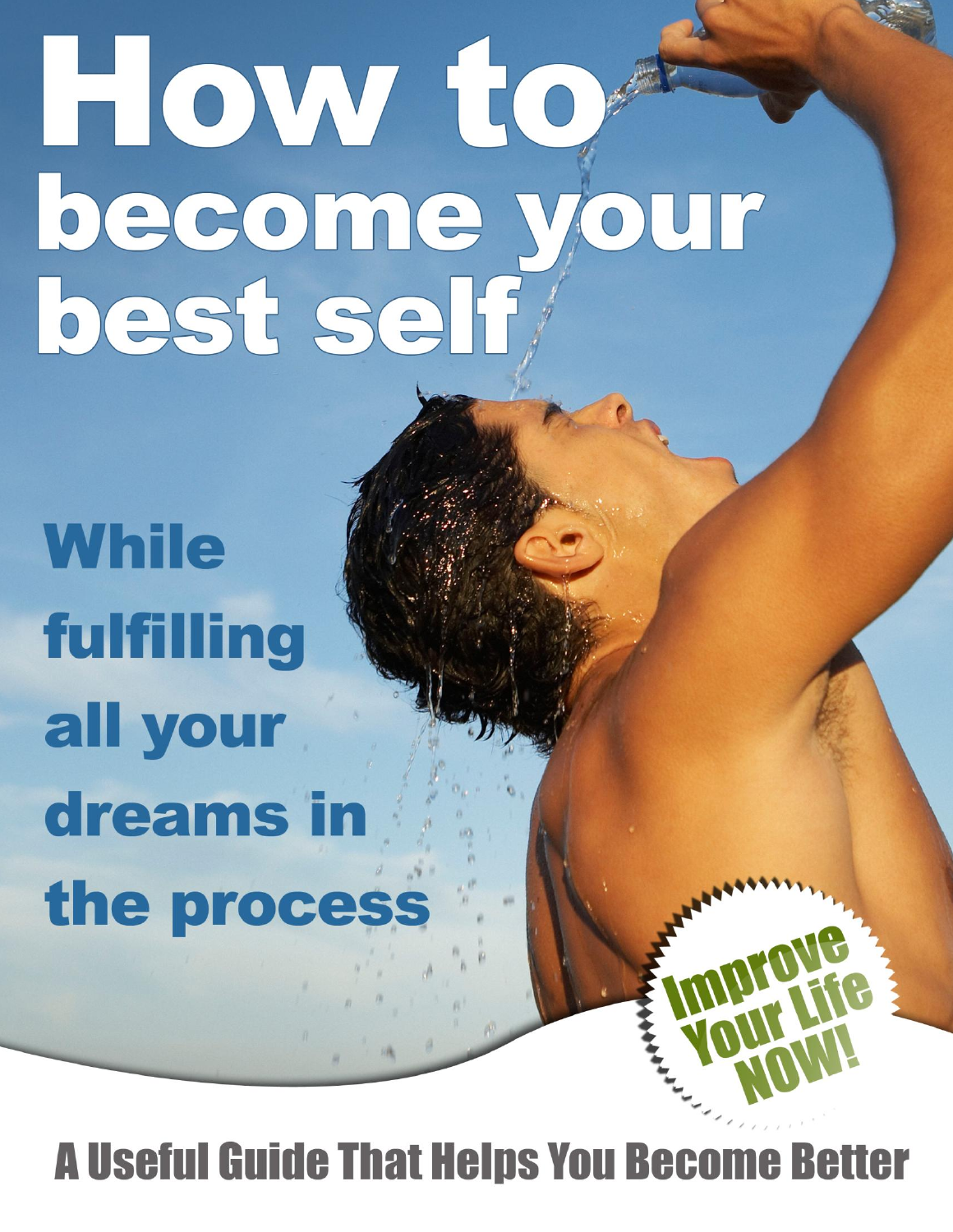### **Contents**

| 18                                                                   |
|----------------------------------------------------------------------|
|                                                                      |
|                                                                      |
| Harness the power of visualization to make your dreams your reality: |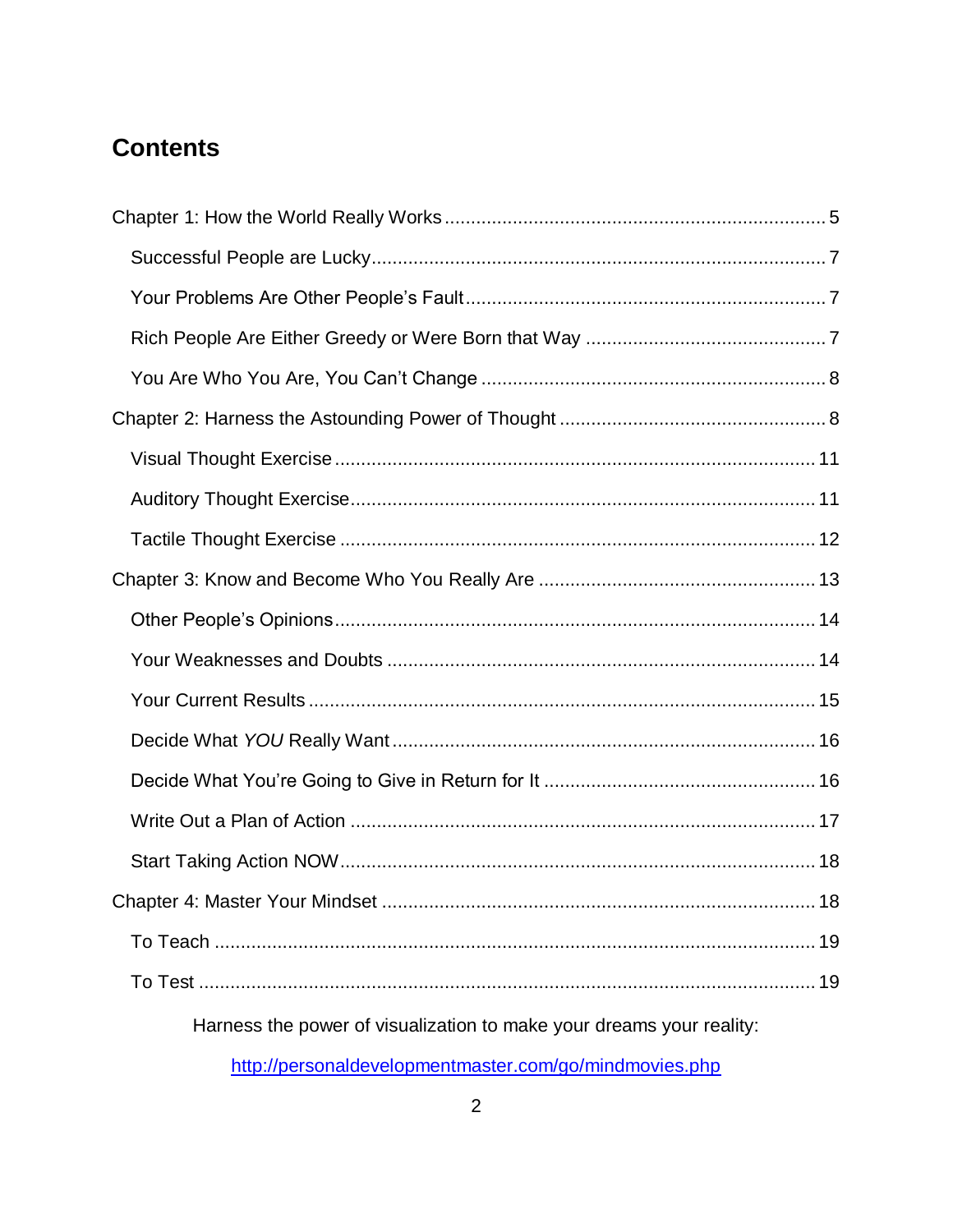Harness the power of visualization to make your dreams your reality: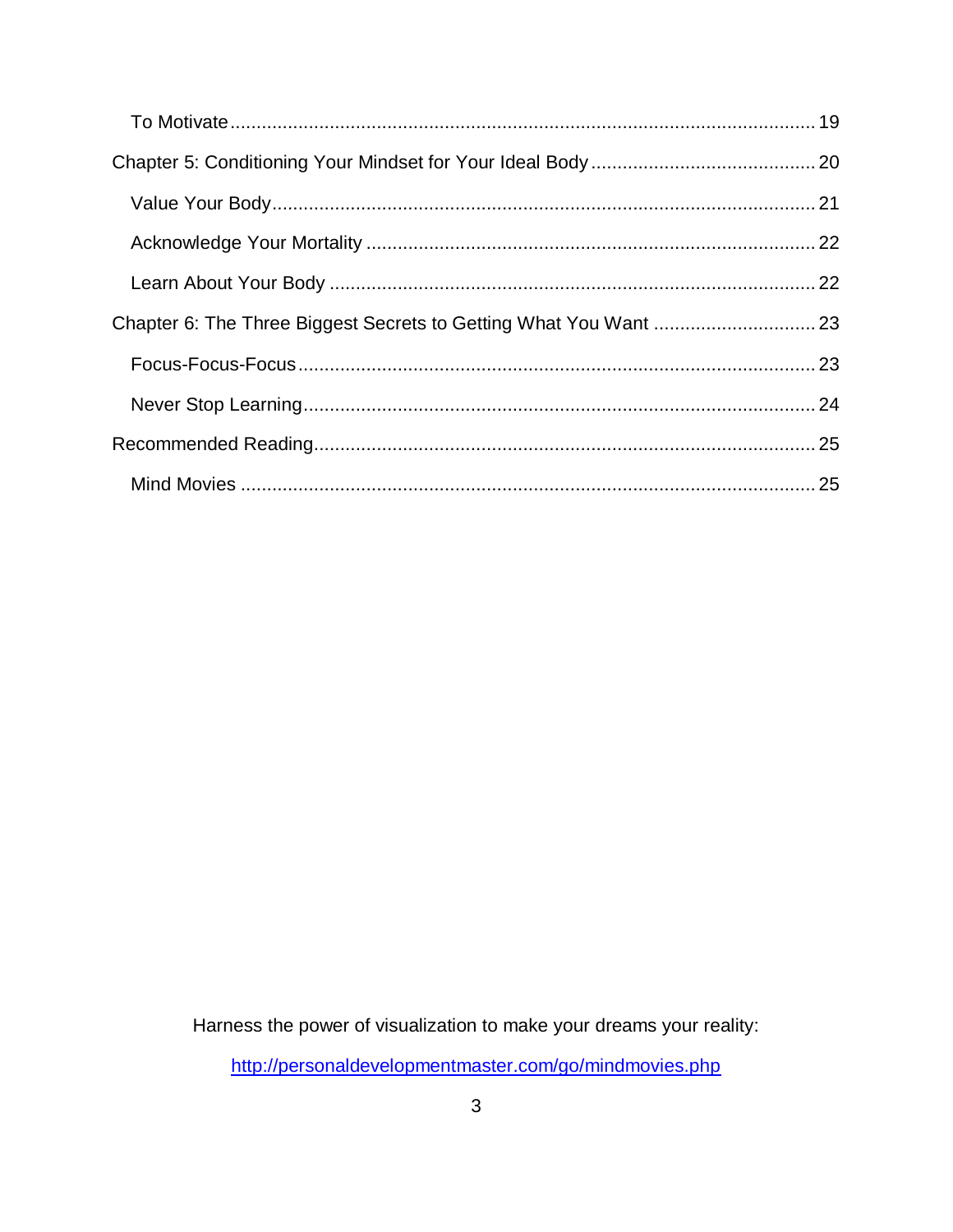#### Dear Reader,

Congratulations on taking a proactive step towards living the life you've always wanted. What you're about to learn are the secrets of success which most people NEVER discover in their lifetime.

Of course, you're probably curious as to how you've managed to come by this information in a simple ebook. If this information is so powerful, why isn't everybody talking about it?

The answer is simple…

Because most people are too busy voicing their own opinions about how life should be lived, and not enough people are willing to take the time to listen. What you're about to read is not being taught in schools, so most people grow up assuming that their conventional education is all that they need to get by in life.

When they find that something isn't working, they continue to apply this same strategy hoping that one day they'll get "lucky" and produce a different result. Either that or they blame some other person or exterior circumstance and thus continue to hang on to the beliefs which are actually causing them to take actions that aren't getting them what they want.

It's also typical of human beings to hang onto beliefs long after they have outlived their usefulness. Many people grow up in circumstances which cause them to develop irrational beliefs or defense mechanisms. However, once those circumstances have passed for their life, that person is left hanging on to the beliefs and behaviors which got them by for a time, but which are no longer useful in their new environment.

So believe it or not, in spite of the fact that this book is free most people will never benefit from the information in it for one reason: they don't believe that they need it. They're not actively seeking a solution because of the belief that what they already know is enough.

Thankfully, you've reached a point in your life where you're hungry for more than just the traditional knowledge about what it takes to be successful. You've probably heard it said that people who get exactly what they want out of life are either ridiculously rich, uncannily lucky, or both.

Harness the power of visualization to make your dreams your reality: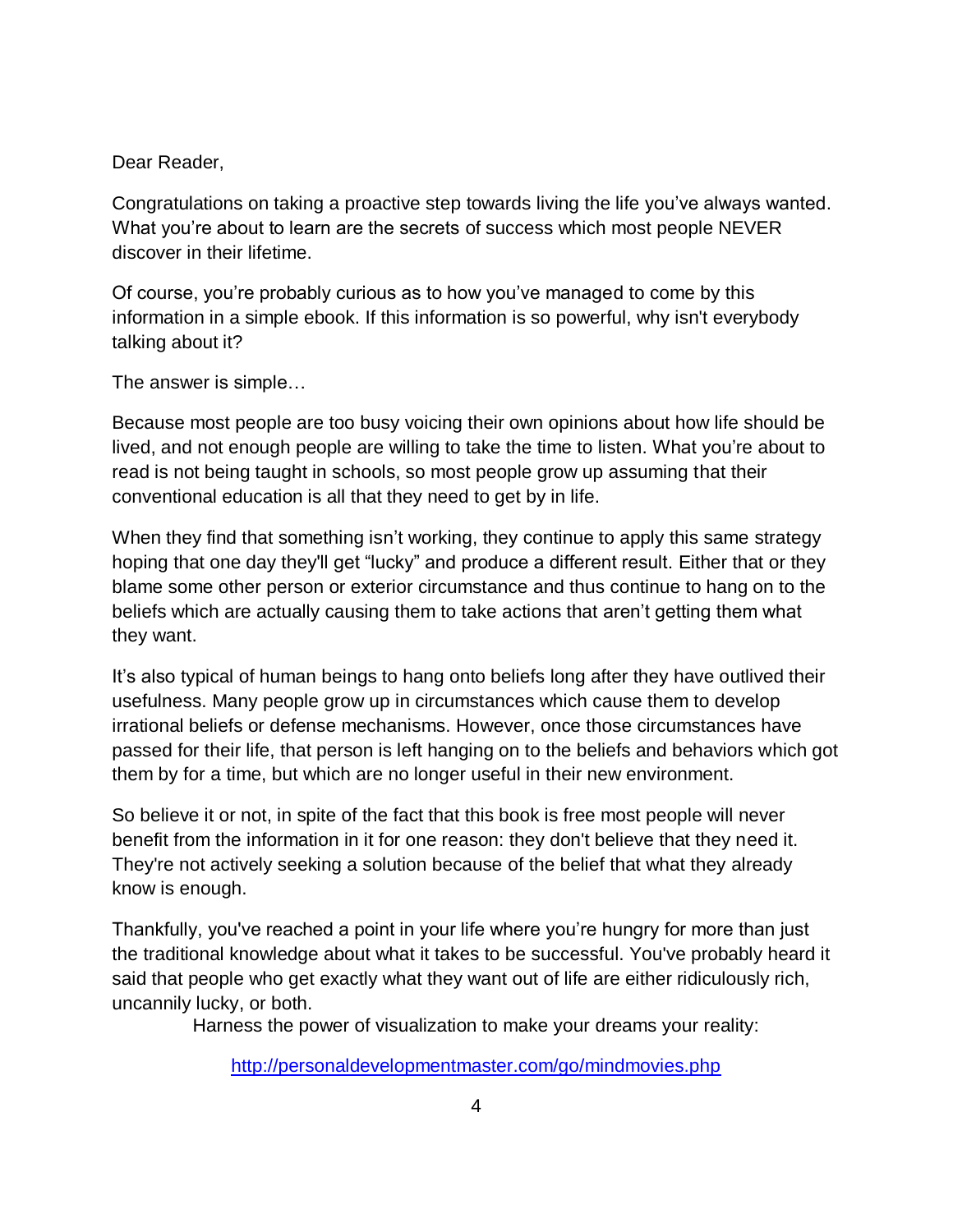But as you're about to discover in reading this book, getting what you want has nothing to do with how much money you have or how "lucky" you are. The sooner you accept this, the sooner you can put the genuine secrets of success into practice.

And believe me, when you do, you'll have everybody telling you how lucky you are.

Enjoy.

## <span id="page-4-0"></span>**Chapter 1: How the World Really Works**

Everything that you "know" about living your life your way is probably wrong, and that's okay. After all, you can only go by the things that you've learned in your experience and education. You probably went to school just like every other person on the planet and learned the basic ABC's and 123's, a little bit about history, a little bit about art, and a little bit about a couple of other things you probably can't even remember.

You probably learned how to pass the tests and to please your teacher and parents, but you might not have the slightest idea as to how to really please yourself. You probably learned how to stay out of trouble with the authorities at your school, but might not have learned the principles of persuasion, influence and leadership.

You might have learned a little bit about the human body, but what you learned probably didn't help you to gain a healthy body. You probably studied about the great people of history, but you probably never learned how to live by the principles which made great.

Most important, you probably learned how to count money and to make change, but chances are you don't know as much as you'd like to about earning good money and building wealth.

In other words, what you learned in school did little to help you understand how the world really works.

Sound impossible?

Let's look at a few statistics:

Less than 20% of the world's population controls over 80% of the wealth.

Harness the power of visualization to make your dreams your reality: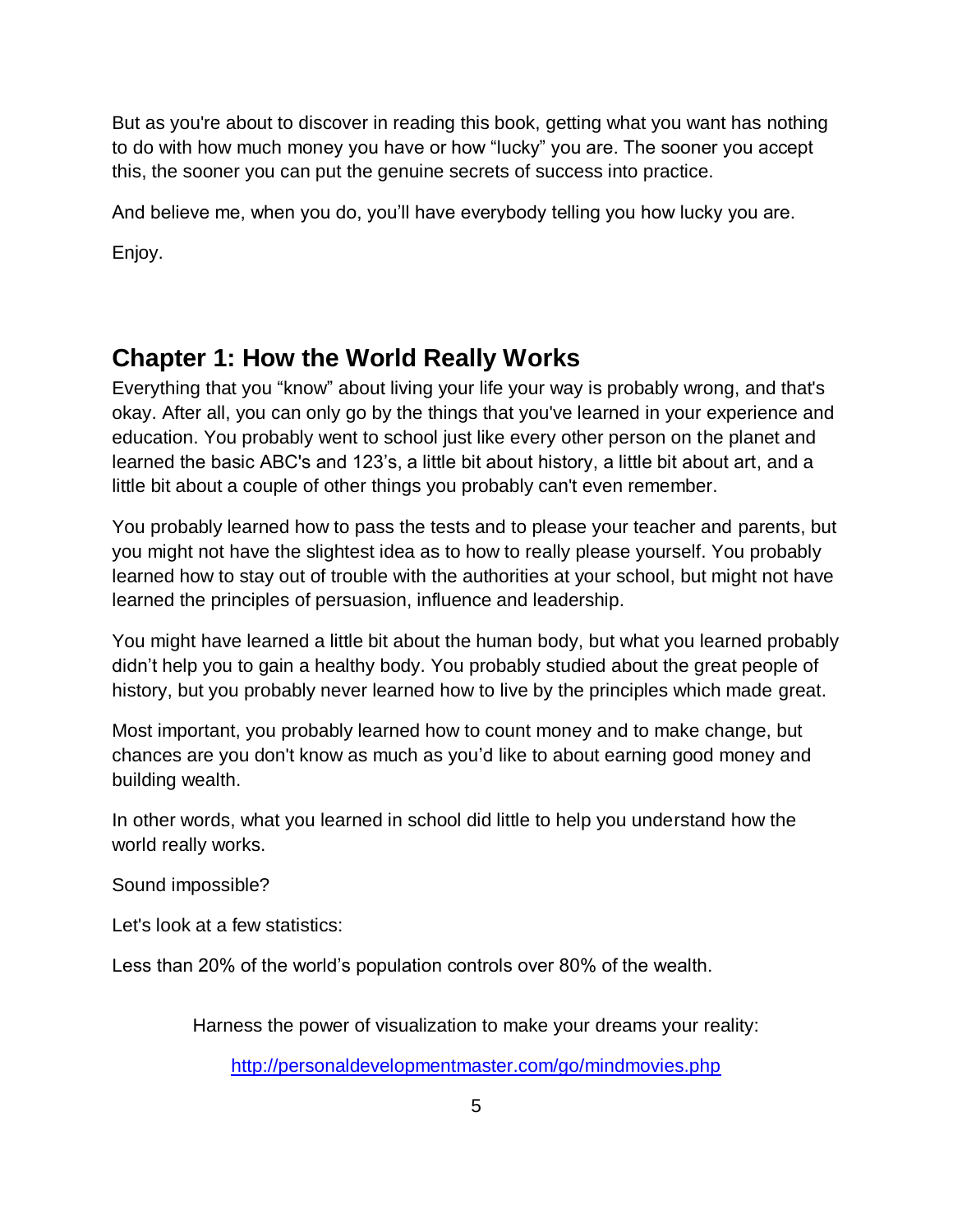The majority of individuals living in highly industrialized societies are either overweight or obese.

The majority of people living in North America are living paycheck to paycheck…and that's one of the wealthiest areas of the world.

This is not to mention the nearly astronomical amount of consumer debt that plagues most working and middle-class people.

Now let's take an honest look at the circumstances of *your* life: do you have the relationships you really want?

Are you satisfied with your level of self confidence and inner peace?

Do you make enough money to have a reasonable amount of financial security and to buy the things you want?

Are you satisfied with the condition of your physical health?

And most important:

If you were to die tomorrow, what kind of a legacy would you leave behind in the hearts and minds of the people you love most?

If any of the above questions caused an unsettled feeling in your heart, a sense of dissatisfaction, shame or even guilt, then one thing is certain:

The rules which you learned to live your life according to aren't producing the results you really want.

As depressing as this might seem, it's actually a very good place to start when it comes to fulfilling your dreams and becoming your best self.

Why is this?

Because dissatisfaction presents you with an opportunity to change your approach and thus to get the results you really want. But this starts with accepting the fact that the way the world works is different than what you might now believe. If this were not true, you'd probably be a whole lot more satisfied with your life and have more of what you really want.

Harness the power of visualization to make your dreams your reality: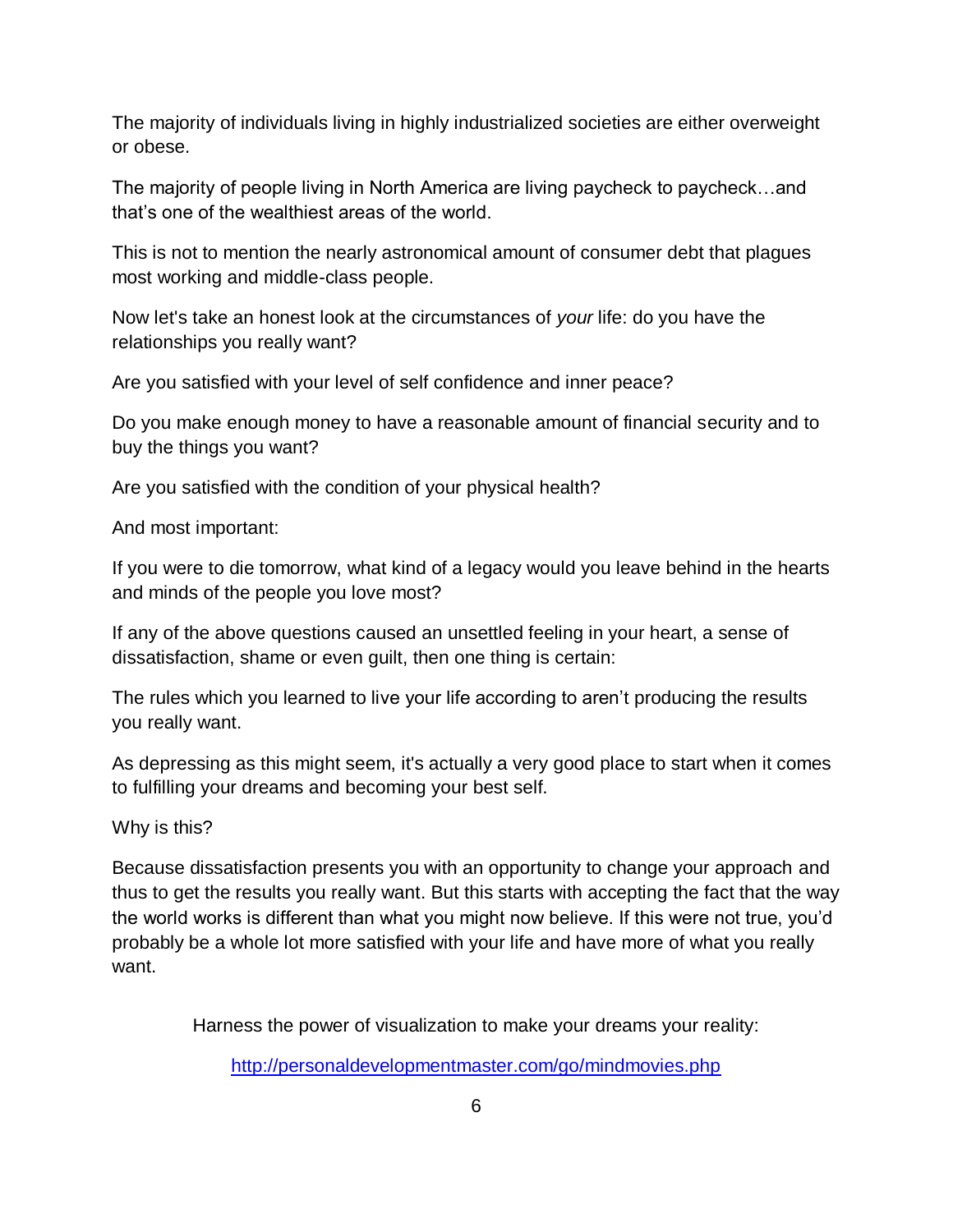So now that we have that out of the way, let's look at a few of the popular myths which keep people from getting what they really want:

#### <span id="page-6-0"></span>**Successful People are Lucky**

There's no doubt that chance plays a role in all of our lives. There's no doubt that sometimes bad things happen to good people and that good things happen to bad people. But it's also true that billions of people go through their lives tolerating poverty, poor relationships and poor health because of something they call "bad luck."

In his best-selling book "Think and Grow Rich," author Napoleon Hill wrote about a series of experiments which was done to determine how "lucky" people got that way.

The results of the experiment proved that lucky people were simply those who remembered the good things that had happened to them and who focused on what they really wanted.

On the other hand, people with "bad luck" remembered mostly the bad things that had happened to them and focused on what they didn't want.

As you're about to learn, this alone is the most important difference between people who get what they want and people who don't get what they want.

#### <span id="page-6-1"></span>**Your Problems Are Other People's Fault**

Most people who don't have what they want out of life will be quick to tell you exactly who or what caused their life to turn out that way. In other words, most people see themselves as victims of either circumstances or the choices of others, and thus neglect their own power to assert control over their own life.

Again, there is no doubt that chance plays a role in all of our lives and that we're sometimes directly or indirectly affected by the choices of others. But the most successful people in the world acknowledge that no matter what happens to them, they are always in control of who they decide to become as a result.

And that makes all the difference.

#### <span id="page-6-2"></span>**Rich People Are Either Greedy or Were Born that Way**

This is probably the leading cause of poverty and financial misfortune. Believing that rich people are greedy makes it almost certain that you will never become rich yourself. After all, who wants to be seen as a greedy person? Not to mention that this belief will

Harness the power of visualization to make your dreams your reality: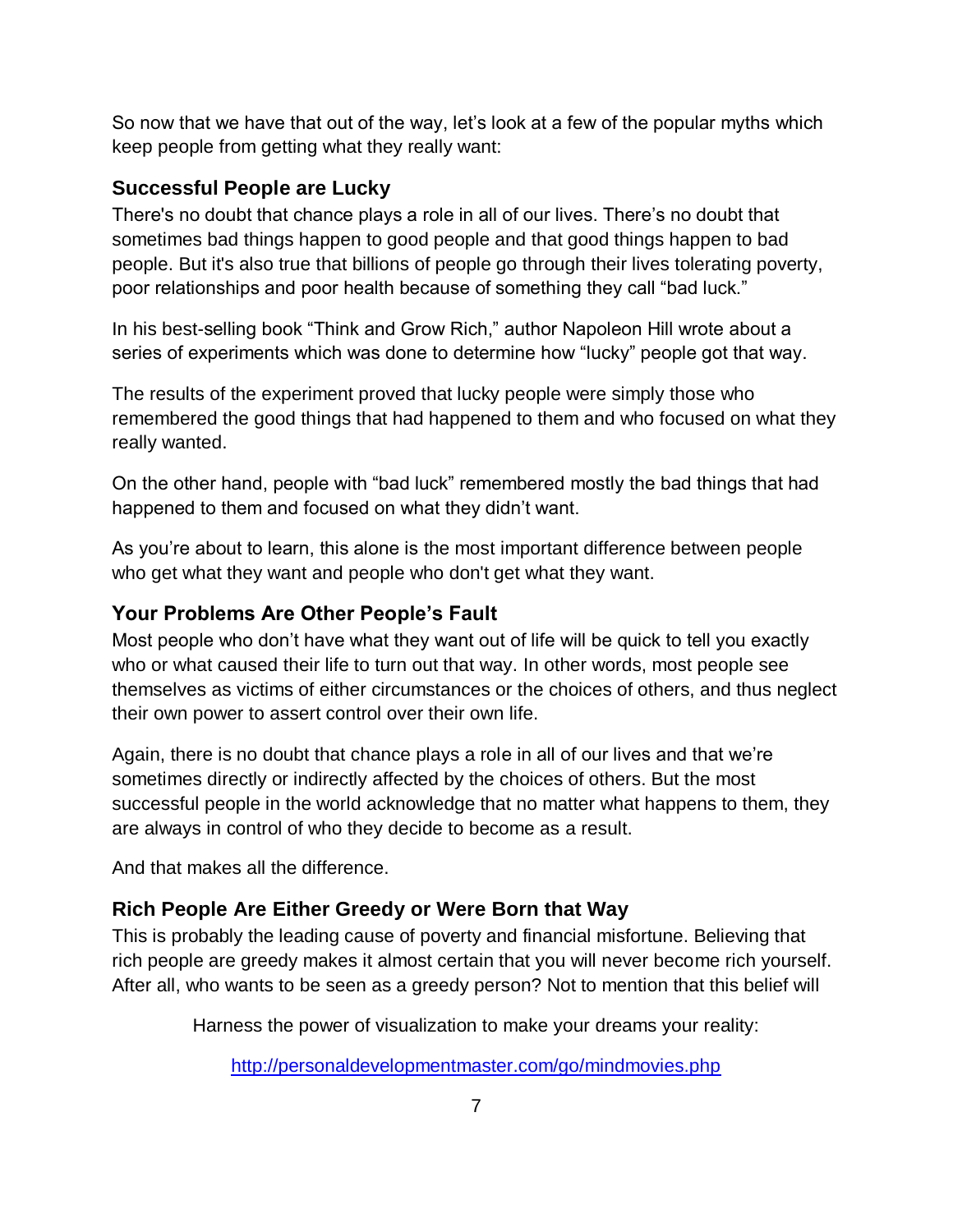also keep you from seeking advice from wealthy people about how to make money and build wealth.

Instead, you'll end up doing what the majority of people do: they take financial advice from *other* broke people and wonder why they stay broke. The belief that rich people were "born that way" is just as crippling. Over 80% of the millionaires in North America are first-generation rich. That means they built their wealth out of nothing.

There's no reason why you can't do the same. But first you have to let go of the myth that rich people have to be either greedy or born that way.

#### <span id="page-7-0"></span>**You Are Who You Are, You Can't Change**

There's no doubt that genetics plays a role in our development and in our capabilities to perform certain duties in life. But there are also a lot of people who believe that they were born the way they are and that there's nothing they can do to change. For example, many people are shy or passive and believe that it's just the way they are.

The same is true with people's beliefs about their degree of willpower, self-reliance, creativity, discipline, assertiveness and many other character traits. Many people have problems with anger, poor health, low self-esteem, procrastination or timidity and believe that they are that way because of their parents, their nationality, their cultural upbringing and a whole slew of other things.

In reality, all of these character traits are a result of habits which a person has formed by a lifetime of repeated choices. Once these choices become a habit, people develop the crippling belief that these habits are no longer choices.

Your life and your habits are not products of your genetics or your circumstances; they are the product of your choices. And you're about to learn how to start making the choices which will make all the difference in living your life your way.

# <span id="page-7-1"></span>**Chapter 2: Harness the Astounding Power of Thought**

Have you ever given any thought as to just how powerful your thoughts are? Most people never do because of the fact that their thoughts aren't something they can reach out and grab a hold of. Most people believe that because of the fact that their thoughts occur in the privacy of their own mind, that they have no bearing on the reality of their outer life.

Harness the power of visualization to make your dreams your reality: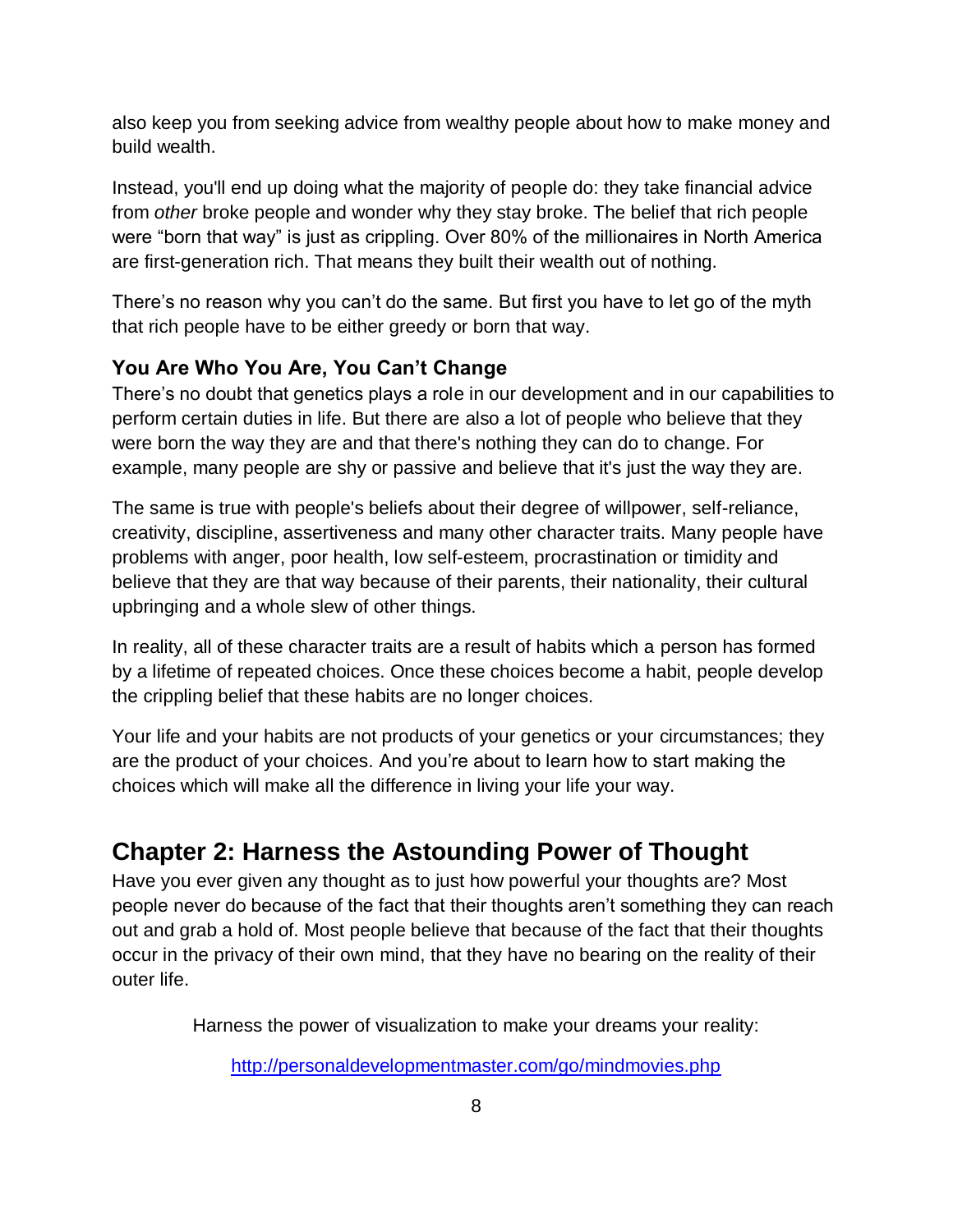As a result of this, many people greatly underestimate the power of their thoughts and thus never bother to learn how to control and focus their thoughts towards getting what they really want.

But the mind is an interesting place… it's a lot like a plot of land. If you don't make a proactive effort to plant and to nurture the seeds which will bring forth the kinds of plants you want, you'll end up with a lot of things that you don't want.

Most people's minds are full of negative and disempowering thoughts, not because they've chosen these thoughts, but because they've neglected to choose more empowering ones.

And where did these negative thoughts come from? Just look to the contents of the previous chapter and it becomes very clear. Your thoughts are a direct result of your past experiences, education and conditioning.

And it's these thoughts which influence your beliefs about how the world works, and those beliefs affect your interactions with the world. These interactions include: your relationships, your efforts to earn money and build wealth, your eating habits, your physical activities, and hundreds of other things which produce the results that make up your lifestyle.

Considering this, it's probably a good idea to give a second thought to just how important your thoughts are. Just imagine what kind of results you could produce in your life if you could begin to choose different thoughts that would build different beliefs about how the world works. Beliefs which would inspire different actions and get different results.

Results that you REALLY want.

And how can you choose thoughts which will lead to results that you really want? You begin by choosing thoughts which are consistent with what you really want. Now in case you believe you're doing this already, here's something to think about:

Most people have a much stronger idea of what they DON"T want, than what they do want. Just ask anyone what they really want from their job, their relationships, their financial life and their health. Chances are, they'll rattle off a lot of things that that they don't want.

Harness the power of visualization to make your dreams your reality: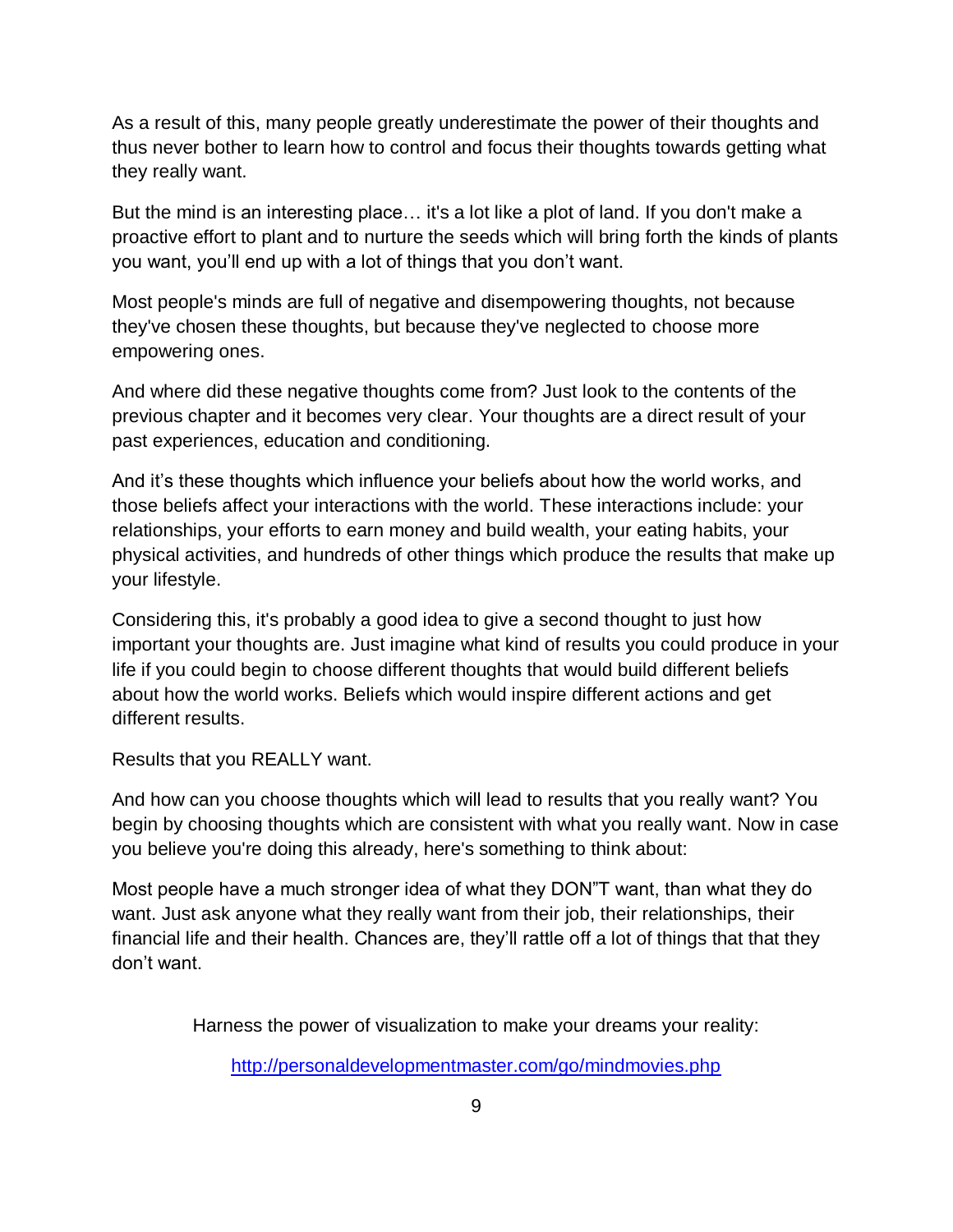This is because they're always *thinking* about what they don't want. These thoughts are what influence their beliefs about how the world works. These beliefs affect their actions and those actions produce results which are consistent with the seeds which led to those actions: their thoughts.

Thoughts=Beliefs=Actions=Results

Now, here's a question to ask yourself:

What kinds of results are you going to continue to get in your life if your thinking never changes? All you have to do is look at the results you're getting, and there's your answer.

If you're ready to change this, then let's look at how your thoughts are produced and what you can do to begin to change them.

First of all, there are three kinds of thoughts: thought pictures (visual), "spoken" thought (auditory) ,and thoughts that you "act out" in your head (tactile).

For example:

Picture an elephant…that's a visual thought.

Read these words without speaking them aloud…that's an auditory thought.

Picture yourself driving your car…that's a tactile thought.

These are all thoughts which influence your external behaviors: the things you notice most easily, the words you speak, and the actions you take. These are all behaviors which can be changed by choosing different visual, auditory and tactile thoughts.

How is this possible?

It begins with understanding that the brain is a physical body part. There's nothing magical or spiritual about the brain or it's development. Just as you can condition other parts of your body through repetitious exercise, you can also condition your brain.

And just like physical exercise, when you first begin to condition your brain it will seem like an impossible task. Just think about the first time you tried to run a mile, or lift weights, or do some other kind of physical exercise which you'd never done before.

Harness the power of visualization to make your dreams your reality: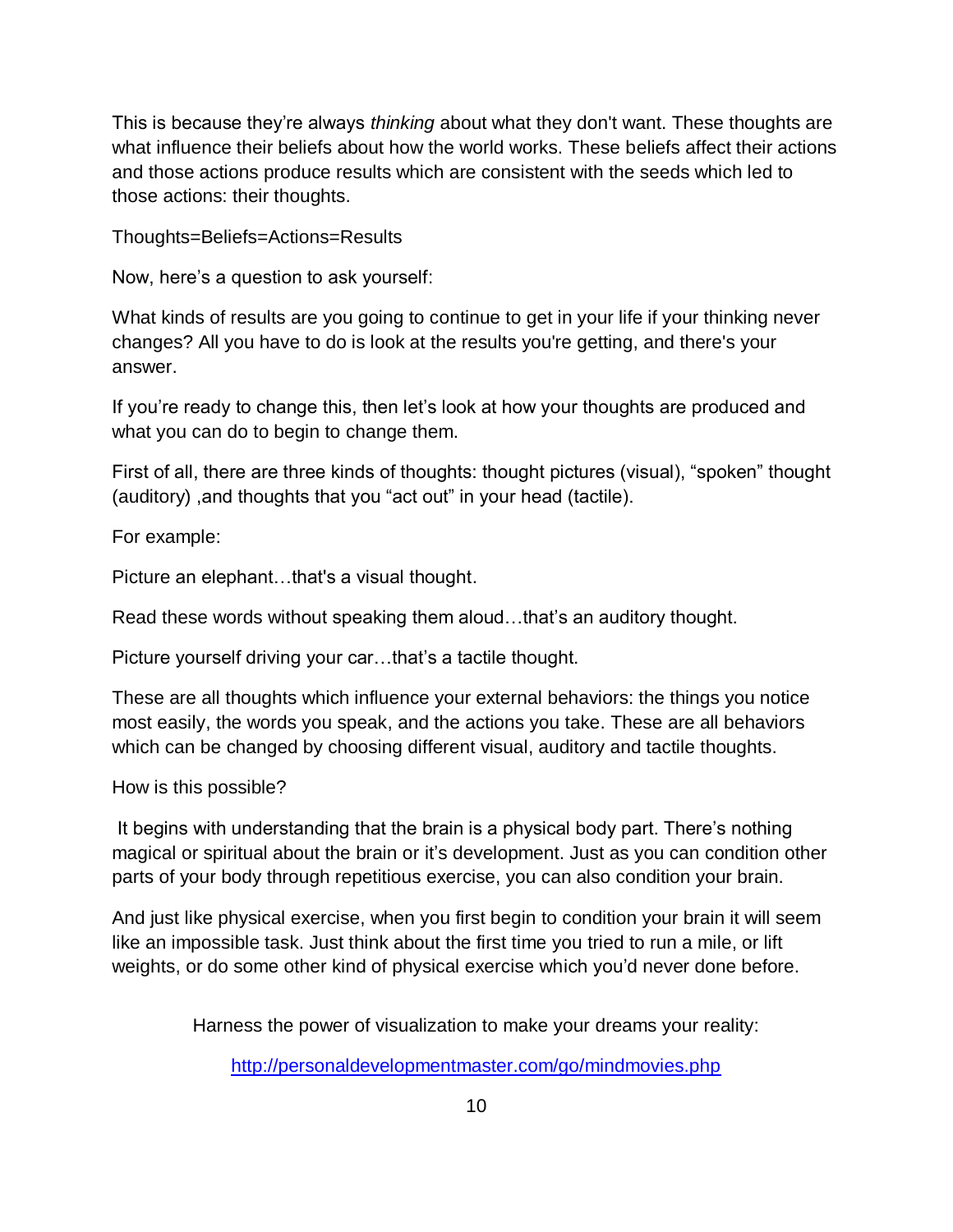At first, it might have seemed impossible. You probably even wanted to give up. But if you stuck with it, you probably found that it got easier and easier, until it became second nature.

A good example of this is when you learned to walk, talk or read. And just think about how easy those things are to you now. So as we look at a few exercises for conditioning your brain, remember that these are going to take some work and that they'll seem almost impossible at first.

But with enough practice you'll develop the natural habit of choosing thoughts that you really want. These thoughts will become beliefs, these beliefs will inspire actions and those actions will produce results which are consistent with what you really want.

#### <span id="page-10-0"></span>**Visual Thought Exercise**

Get a poster board and start collecting pictures of things that you really want. You can find these pictures on the Internet, in magazines, and many other places. With these, you're going to create a "vision board." In addition to the pictures of what you really want, put a few pictures of yourself on your vision board as well.

This way you're actually training your mind to see yourself *and* the things you really want as part of the same picture. Put your vision board somewhere that you can see it every day, and make sure that you spend some time looking at it. With enough repetition, you'll begin to find that these images will become the dominating "thought pictures" in your mind.

You'll also begin to notice things throughout the day which are consistent with the things you really want. After enough practice, these new thoughts will begin to influence your actions and produce new results.

#### <span id="page-10-1"></span>**Auditory Thought Exercise**

Sit down right now and write down three thoughts which are consistent with what you really want out of life. The best way to do this is to ask yourself which character traits you'll need to produce the results you really want. Once you've identified these characteristics, write them down somewhere that you can access them every day.

These are spoken affirmations which will help you to make your "spoken" thoughts consistent with who you must become in order to get what you really want.

Here are a few examples:

Harness the power of visualization to make your dreams your reality: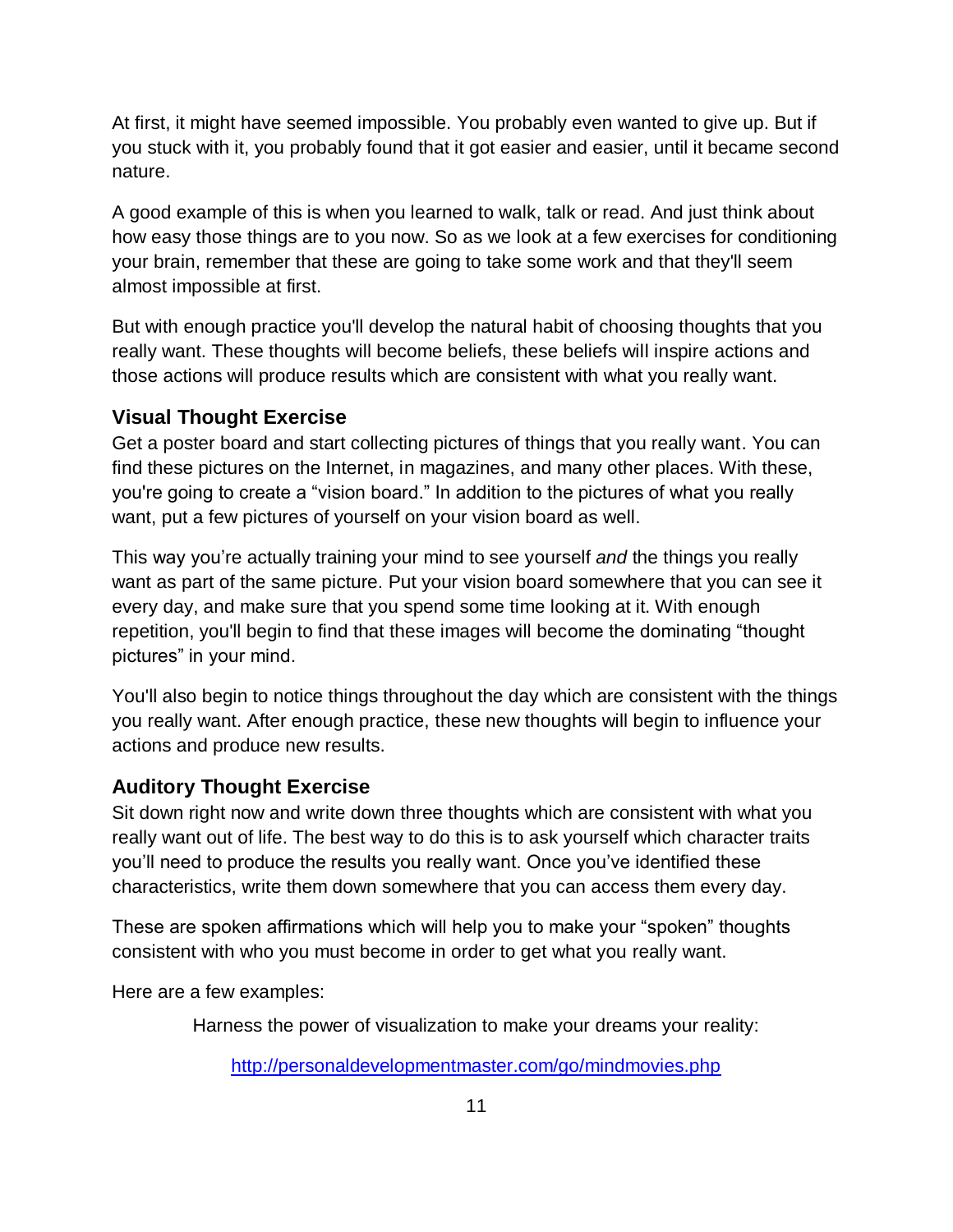If you want to start your own business or land a better career:

*"I am creative, self-reliant and persuasive."*

If you want to discipline yourself to take better care of your body:

*"I am disciplined and self-reliant."*

If you want better relationships:

*"I am funny, friendly and compassionate."*

Now in order for this exercise to work, you have to do it every day. For best results, speak each of your affirmations out loud in the morning and in the evening. Just like your vision board exercise, this exercise will begin to change your auditory thoughts according to what you really want. Those thoughts will change your beliefs, and those beliefs will produce actions which are consistent with who you must become to get what you want.

Now, you might notice that all of these affirmations have one thing in common: they're primarily focused on who you must become to get what you want.

Sure, you can also write out some that say things like:

*"I'm healthy, thin, financially secure and I have great relationships."*

But if you focus instead on the characteristics and habits which will *make* you healthy, thin, financially secure and a great friend/partner, the results will naturally follow.

#### <span id="page-11-0"></span>**Tactile Thought Exercise**

Tactile thought exercises are a little more complicated because they require the use of your entire body. But with a little bit of creativity, you can come up with ways to get physically involved what you really want. For example, the writer and success coach Jack Canfield once wrote about a party he attended called the "Come as You Will Be" party.

Each of the participants came as the person they wanted to be in five years. Some were international business consultants, some were public speakers and others were success coaches. Some of them even made up fake business cards to hand to their friends at the party.

Harness the power of visualization to make your dreams your reality: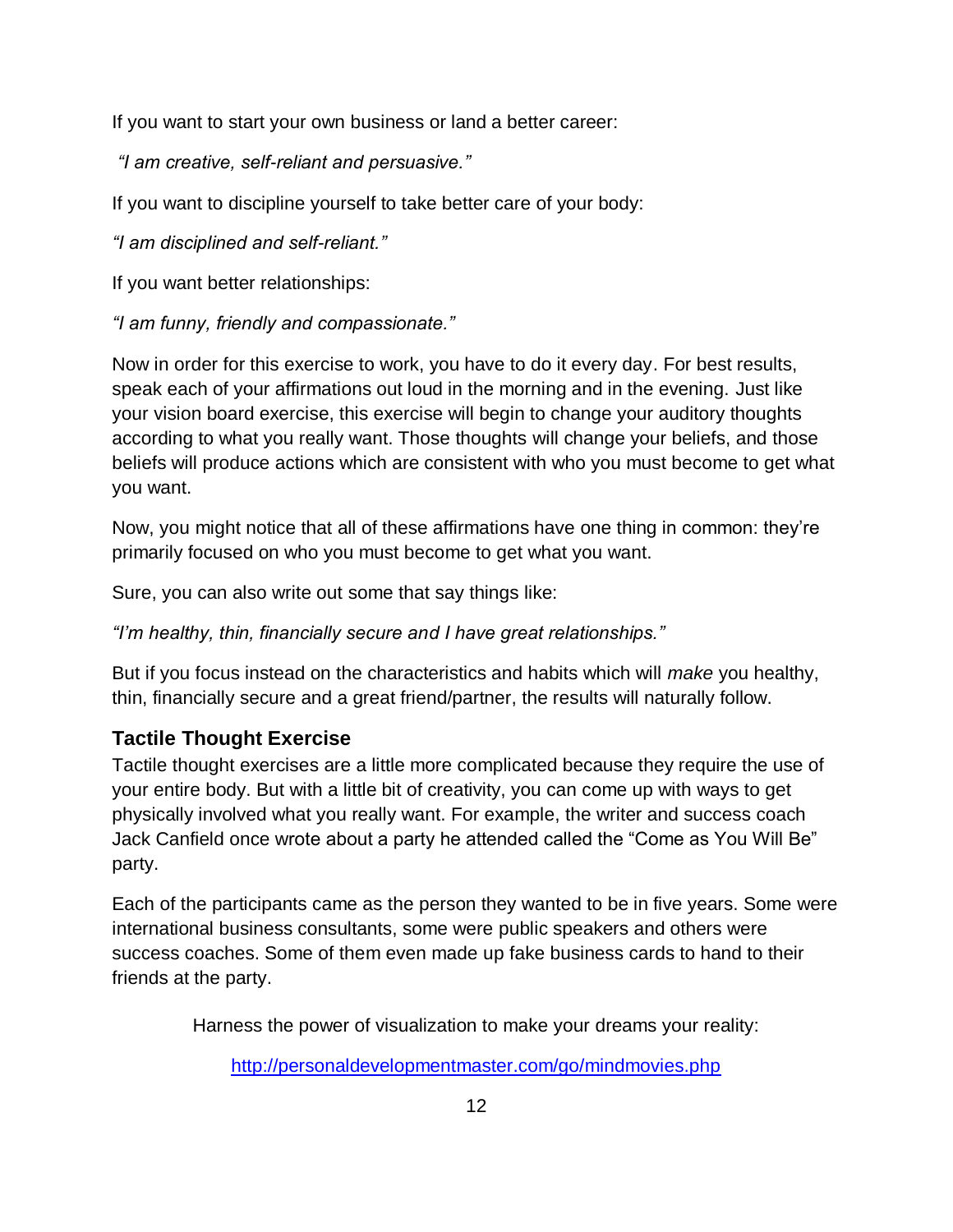While it's important to remember that you also need to take action to get what you want, these kinds of "experiences" can help you to choose thoughts which will inspire you to action.

Here are a few examples of some things that you can do:

If you have a certain type of house you want to buy, spend some time driving around neighborhoods which have those types of houses. Take pictures or get out and take a walk in the neighborhood. As you do, pretend that you lived there and that your house is only a few blocks away.

If you have a car that you want to buy, go and take it for a test drive. Sit in the car and imagine yourself owning it. Really get into the experience until you can clearly recall it in your mind.

If you have an ambition to run a marathon, but you're only running a mile a day right now, picture yourself on the last of the 21 miles as you're running.

If you have an ambition to start controlling your eating habits, practice pushing your plate away while there is still food on it. Practice this several times in a row and as you do, imagine yourself thin and healthy.

These kinds of exercises, in conjunction with the auditory and visual exercises, will help you to get your mind "in shape." When you learn to do this, the rest of the exercises in this book will become easy.

# <span id="page-12-0"></span>**Chapter 3: Know and Become Who You Really Are**

As you know, the subtitle of this book states that you can fill your dreams by becoming your "best self." But what does it really mean to become your best self? What if you've never been this person before? What standard do you use to determine what characteristics to shoot for? How do you know if you're aiming to high… or too low?

How do you even know who your best self is or how you can become that person?

The answer is that becoming your best self is more about getting rid of things which are in the way.

Harness the power of visualization to make your dreams your reality: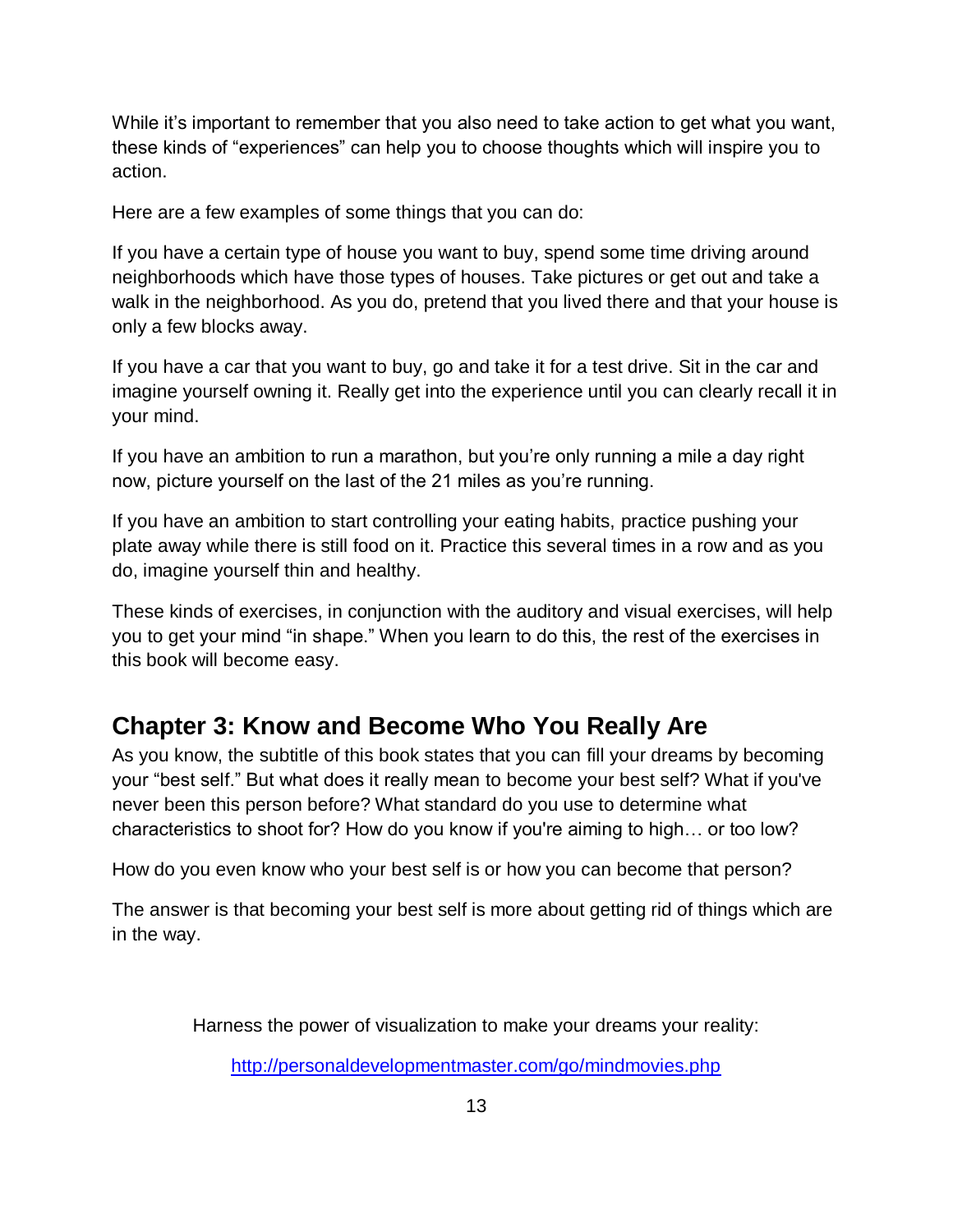Think about this, becoming who you really are should never feel forced or awkward. Instead, it will feel completely natural in every way. You'll feel at home in your own skin. You'll no longer feel that you're an imposter who's trying to "fake it till they make it."

But it starts with understanding the things which are keeping you from discovering your true self. Let's look at a few of them:

#### <span id="page-13-0"></span>**Other People's Opinions**

Everyone has opinions about the way that things should be, and that's okay. But you should never feel that your life and your choices are at the mercy of other people's opinions. As you're reading this, you can probably think of at least a few people who have an opinion about who you should be or what you should do with your life.

Sometimes these opinions are negative, and sometimes they are positive. But one thing is certain…

These opinions have nothing to do with who you really are.

They simply represent people who are realizing their own perception of you. At times, these opinions can be positive. But if they aren't a genuine representation of who you honestly believe that you are, they can be a hindrance towards you becoming your best self.

Imitation has never caused anyone to become great. Even if you're imitating someone you admire and respect, you're never going to be as good at being someone else as you can be at being yourself. You're not responsible for becoming anybody but the person you want to be, and that's a decision you, and only you, can make.

You're also not responsible for other people's opinions or perceptions of you, whether those opinions and perceptions are good or bad. The only thing you're responsible for is being true to yourself and who you know yourself to be.

No matter who you become, for better or worse, somebody somewhere is always going to have a negative opinion about it. That's not your problem, it's their problem, and it's their responsibility…so leave it at that.

#### <span id="page-13-1"></span>**Your Weaknesses and Doubts**

Everyone has things about themselves which give them doubts, just as they have things which they are confident about. Everyone also has things which they don't do so well,

Harness the power of visualization to make your dreams your reality: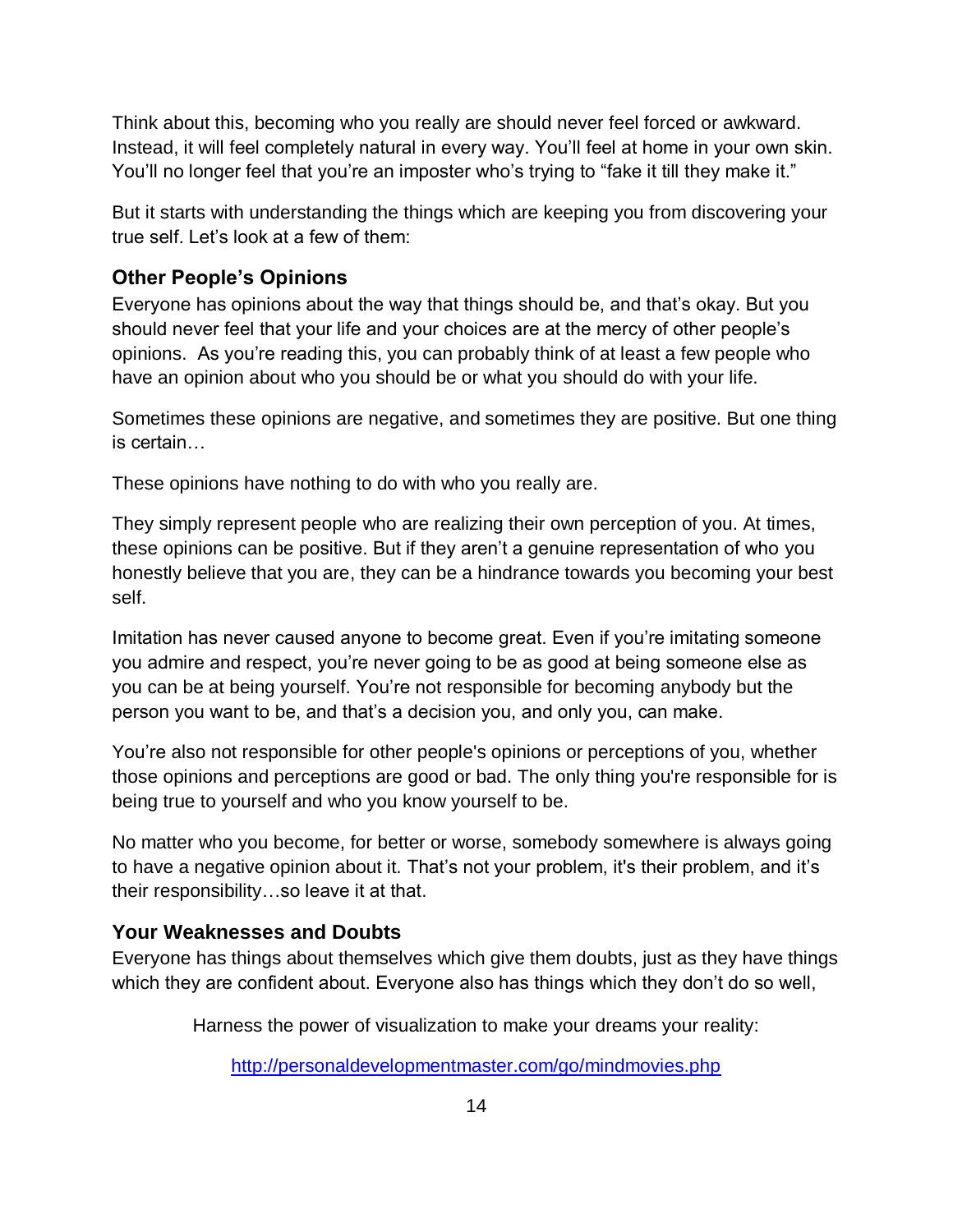just as they have things that they do well. The person you become in life is dependent upon whether or not you focus on your strengths or your weaknesses.

Yes, it's important that you examine the areas of your character that you need to change in order to get what you want. But it's better to focus on a specific plan of action for correcting the weakness than to focus on the weakness itself.

Think of it like this: if you're constantly focusing on masking your weaknesses and insecurities or feeling ashamed, it's as if you're placing a magnifying glass over them. As this happens, they become the predominating thoughts in your mind until they begin to affect your self-image and your beliefs. Those beliefs affect your actions and those actions create your results and lifestyle.

#### Sound familiar?

And in case you're wondering whether or not other people recognize this, they do. In fact, it's probably more obvious than you think it is. That's the bad news.

The good news is that your strengths are the same way. If you're constantly focusing on developing the strong points of your character, it's as if you're placing a magnifying glass over *them*. As this happens, they become the dominating thoughts in your mind and they begin to form your self-image and your beliefs.

These beliefs begin to influence your actions, and those actions reinforce your beliefs and create your lifestyle and your identity.

And the final thing which will keep you from knowing and becoming your best self…

#### <span id="page-14-0"></span>**Your Current Results**

As you're considering the fact that your thoughts create your beliefs and your selfimage, that your beliefs influence your actions, and that you're actions form your lifestyle and identity, it might be easy to feel bad about yourself if you're not happy with your current results.

But it's important to remember that the current circumstances of your life are a representation of who you were, not who you are. If you begin today to focus on becoming a different person, you can be certain that your current results will change, but first you have to let go of the idea that those results represent who you are.

Harness the power of visualization to make your dreams your reality: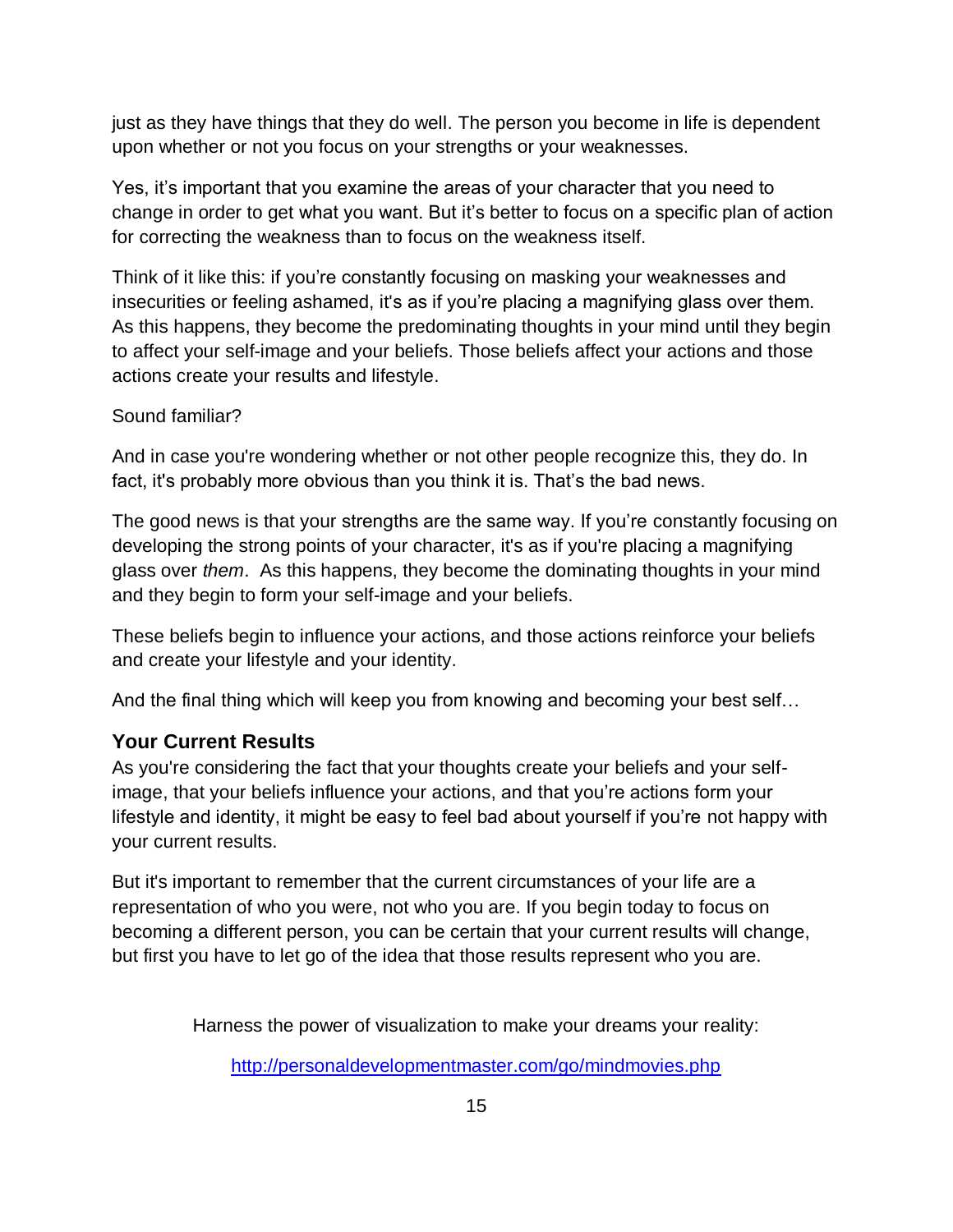In fact, it's important that you don't ever allow the exterior circumstances of your life to fine your self-image and identity. If you do, you're self image and confidence will vacillate just as the circumstances of your life do. Better to develop a rock solid selfimage based on a standard which you and you alone determine.

This will help you to endure any difficulty in your life and keep your actions consistent with your true values instead of allowing them to be influenced by circumstances. Now let's look at a few things you can begin to do today in order to become your best self…

#### <span id="page-15-0"></span>**Decide What** *YOU* **Really Want**

Sit down and make a list of what you really want in your financial life, your health, your relationships and your career. Don't stop for a second to think about how you are going to achieve these things, that's not the purpose of this exercise.

The purpose of this exercise is to build self understanding based on what YOU really want to life. As you do this, you'll discover that your deepest desires are the most accurate representation of what's in your heart. So the better your understanding of them is, the better you're going to get to know your best self.

As you do this, it's important to be honest. Don't worry about what other people might think…again, that's not your problem. Don't worry if others believe that your dreams are: stupid, unrealistic, selfish or immoral.

Again, their opinions only represent the experiences and perceptions of who you "should" be or how you "should" live. These people are not responsible for living your life or making the most of the God given gifts which you have.

You're the only one who's responsible for becoming your best self and pursuing your dreams. No one else is ever going to do that for you, and it's unfair to expect them to.

In addition, don't allow your weaknesses or insecurities to get in the way of you deciding what you want and don't allow your current circumstances to influence you. If you do, you'll probably only end up with more of what you have right now.

#### <span id="page-15-1"></span>**Decide What You're Going to Give in Return for It**

You're never going to get something for nothing. Anyone who tells you differently is selling something. As you're determining what you want in your financial life, your health, your relationships and your career it's important that you decide what you're going to get in return for it.

Harness the power of visualization to make your dreams your reality: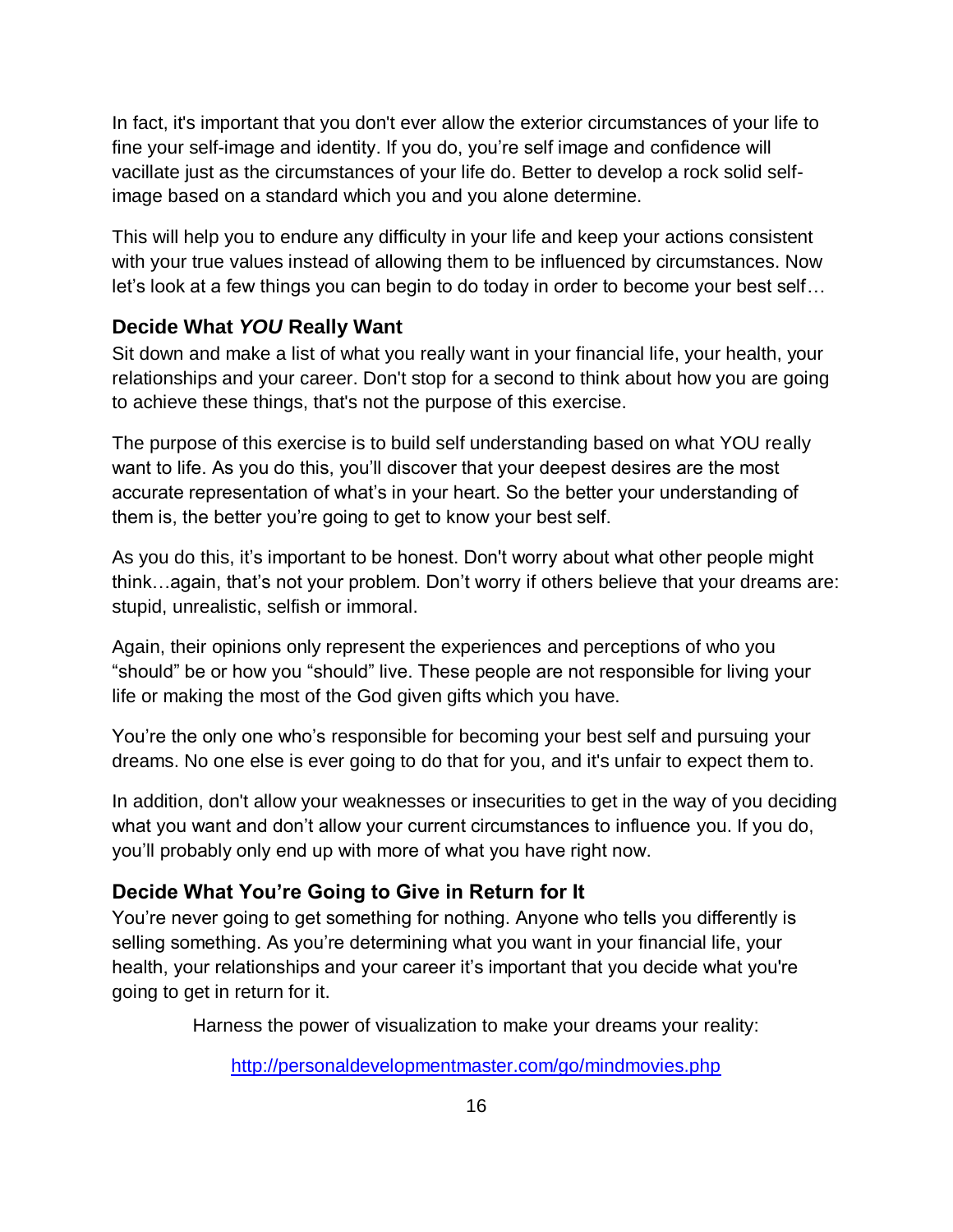If you're dreams are big in any of these areas, your commitment to taking action must be equally big. If not, you'll end up falling short of your goal or you'll reach it only to find that you can't keep it.

For example, if you decide that there is a certain type of person you'd like to attract into your life, ask yourself what kind of a person you'll need to *become* in order to attract them and build a meaningful relationship.

If you want to have a certain amount of financial security and to work your dream career, determine what you're willing to sacrifice in order to get what you want.

And finally, if you want to be thin and in good health, determine what you're willing to give in return for your ideal body. Every year millions of desperate people spend billions of dollars on weight loss pills and fad diets, only to find that they've wasted their time, money and hope on these quick fix solutions.

Similar mistakes are made in the way that people pursue their ideal career, their ideal relationship and the acquiring of financial security.

The sooner you accept that there is no shortcut to good health, financial security, great relationships and a good career, the faster you'll be able to get to work on a practical plan of action for achieving them.

Which is the next step…

#### <span id="page-16-0"></span>**Write Out a Plan of Action**

This step is very simple, but most people never bother with it because they think that it's enough to know what they want. It's not enough. Sit down and write out a specific plan of action as to how you're going to make the changes you need to make in order to get what you want.

As a part of your overall plan, include the thought exercises from the previous chapter. This will help you to become the person who you need to become in order to get what you want.

Most important: WRITE YOUR PLAN DOWN

Your plans are going to change as you begin to put them to work. You're going to need to measure what's working and what's not working and correct course. The only way to do this is to keep a written record of your plan so that you can go back to it and revise it.

Harness the power of visualization to make your dreams your reality: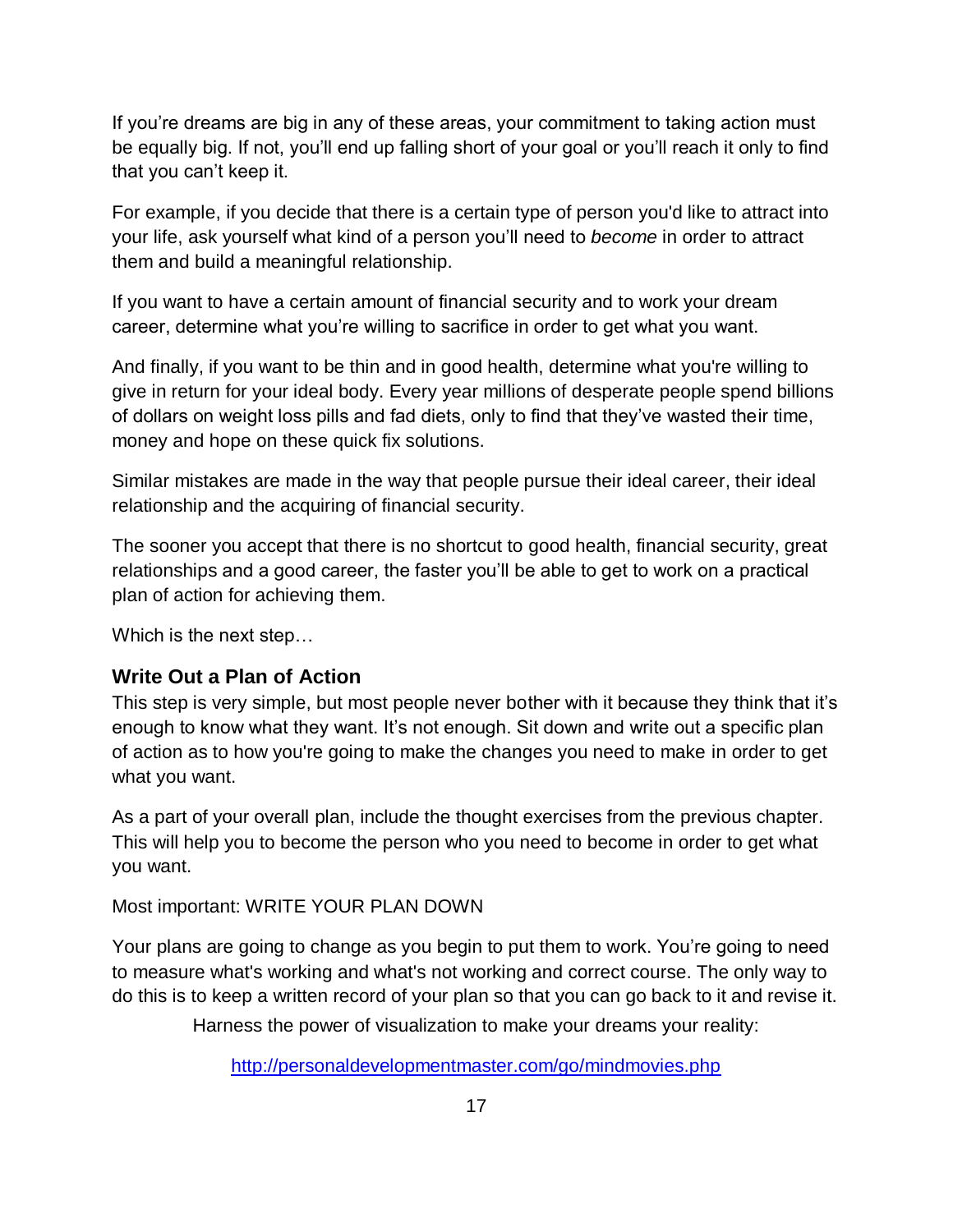#### <span id="page-17-0"></span>**Start Taking Action NOW**

There's no such thing as tomorrow when it comes to getting what you want. You have to take action, and the only time that you can take action is right now. You can think about tomorrow and you can dream about tomorrow, but that's all that you can ever do with tomorrow. The same is true with the past.

If you've gotten into the habit of putting things off until later, you've allowed yourself to neglect one immutable law of success:

Nothing happens without action, and action can only happen right now.

If you have a habit of indecision or procrastination, just remind yourself of this every time the temptation comes to put things off: there is no later. There is only now, anything short of this and you qualify as a dreamer.

# <span id="page-17-1"></span>**Chapter 4: Master Your Mindset**

As you begin to put your plan of action into practice, you're going to find that fear and uncertainty cloud your mind and make it difficult for you to stay focused on your goal. In fact, most often it seems that a negative mindset based on fear and uncertainty is completely voluntary and there's nothing you can do about it.

But there's actually a lot that you can do about it.

The first thing is to make a consistent practice of the thinking exercises which we've already covered. The second thing is to have a clear picture of what you want and a solid plan of action for achieving it.

But the third principle of mastering your mindset is the one which most people struggle with. That principle is learning to control the automatic thoughts and emotions which come as the results of negative circumstances.

You've probably experienced something like this before. You have a clear idea of what you want and are taking action towards achieving. Then one day something happens which completely takes the wind out of your sails and your motivation starts to dissipate.

What causes you to lose your motivation is not what's important. What's important is your response to it and to the sudden change in your mindset and your emotional state.

Harness the power of visualization to make your dreams your reality: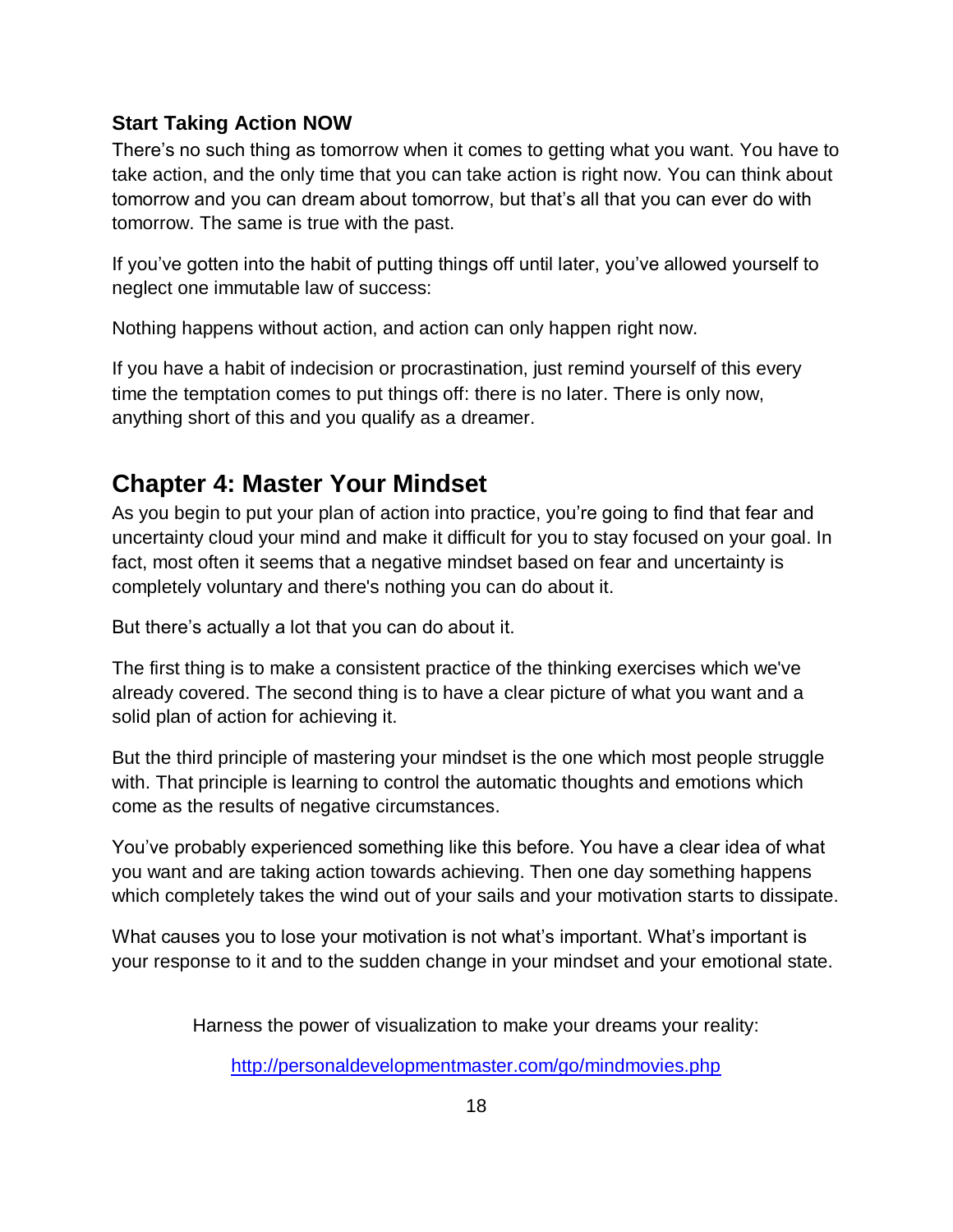In other words, do you view such occurrences as obstacles or as opportunities to learn something and to build new plans of action based on what you've learned?

Think about this: the difference between a problem and an opportunity is your response to it. Every problem carries with it the seeds which you can plant towards the achievement of your goal and of becoming your best self:

In order to understand and to live this difference, you must understand the three opportunities that every negative circumstance in your life presents:

#### <span id="page-18-0"></span>**To Teach**

Problems are great teachers and so are failures. In fact, they are often better teachers than success. Just think about the last problem or failure you were faced with in your life… did you learn anything from it? If not, stop and think about the problem again and ask yourself what lesson you missed.

The more that you learn to do this, the more you'll be able to view negative circumstances as opportunities instead of obstacles. It will also help you to become wiser about your future choices, which is where the second opportunity comes in…

#### <span id="page-18-1"></span>**To Test**

Every time something negative happens to you, a choice is presented: you can either allow it to make you a better person or a worse person. Therefore, every negative circumstance is a test as to whether or not you're going to grow through it or allow it to chip away at your self-confidence and your motivation to pursue what you really want.

If you choose to become a worse person because of a negative circumstance, then you've allowed the circumstance to defeat you. If you choose to become a better person, then you've defeated the negative circumstance. If you make the choice to become a better person, you're free to take advantage of the third opportunity which it presents…

#### <span id="page-18-2"></span>**To Motivate**

As you're considering the fact that every negative circumstance provides you with an opportunity to learn and to become a better person, it's easy to see why a negative circumstance can be motivating. If you choose to take advantage of this motivation and to press forward with greater wisdom, enthusiasm and determination, you can turn the negative circumstance into a positive one.

Harness the power of visualization to make your dreams your reality: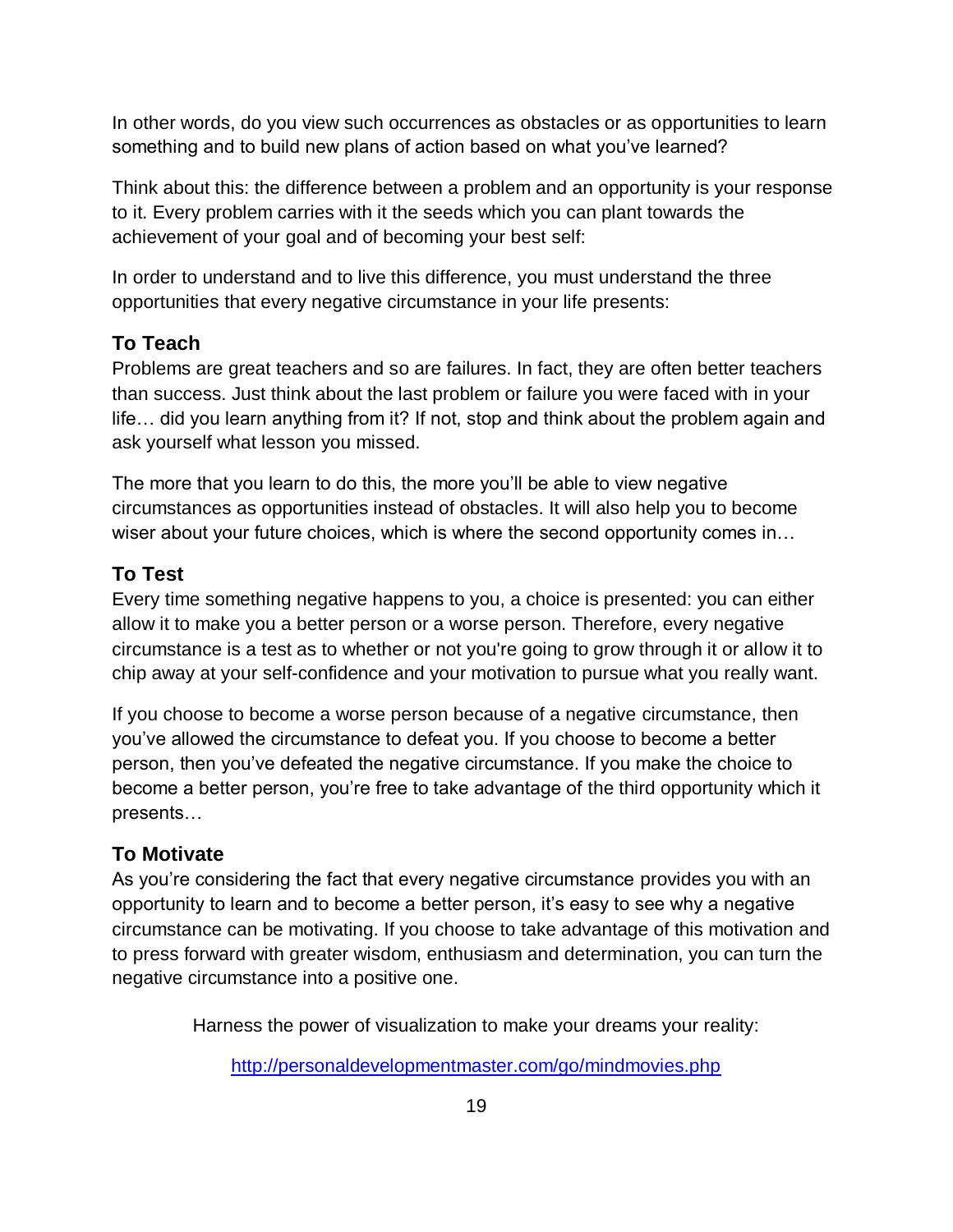Think about this: it's human nature to become complacent and comfortable when things are going well. The problem is that this doesn't allow us to grow and to continue to reach beyond our comfort zone and experience new things. Even the most splendid and self-motivated person needs negative circumstances in order to challenge and motivate them to learn and to grow.

So as you're executing your plans to live your life your way, remember these three things and treat every circumstance as an opportunity to refine your plans, to grow, and to continue on your journey towards living your best life.

Now, as you're reading this, you're probably wondering how you can get the resources that you need to execute your plans: the time, the money, the knowledge.

But there's one other resource which is far more important that you'll need to live your life your way…

# <span id="page-19-0"></span>**Chapter 5: Conditioning Your Mindset for Your Ideal Body**

No matter what your goal is, there's one thing you're going to need in order to achieve it: physical energy. Think about it: even thinking requires energy, and the more energy you have, the easier it will be for you to gain control over your thoughts.

How many times have you known that you need to do something, but you were just too tired? How many times have you sat down in front of the TV because you lack physical or mental energy required to do anything else?

How many times have you tried to exercise or to get up early in the morning, but lacked the physical energy? Like it or not, these are all signs that the condition of your physical body is insufficient for achieving what you really want.

Above time, above opportunity, above knowledge and above even money, physical energy is the one source which you MUST have in order to fulfill your dreams to become your best self.

So what can you do about this? Well, there are two things which you're probably already aware or: proper diet and regular exercise.

Harness the power of visualization to make your dreams your reality: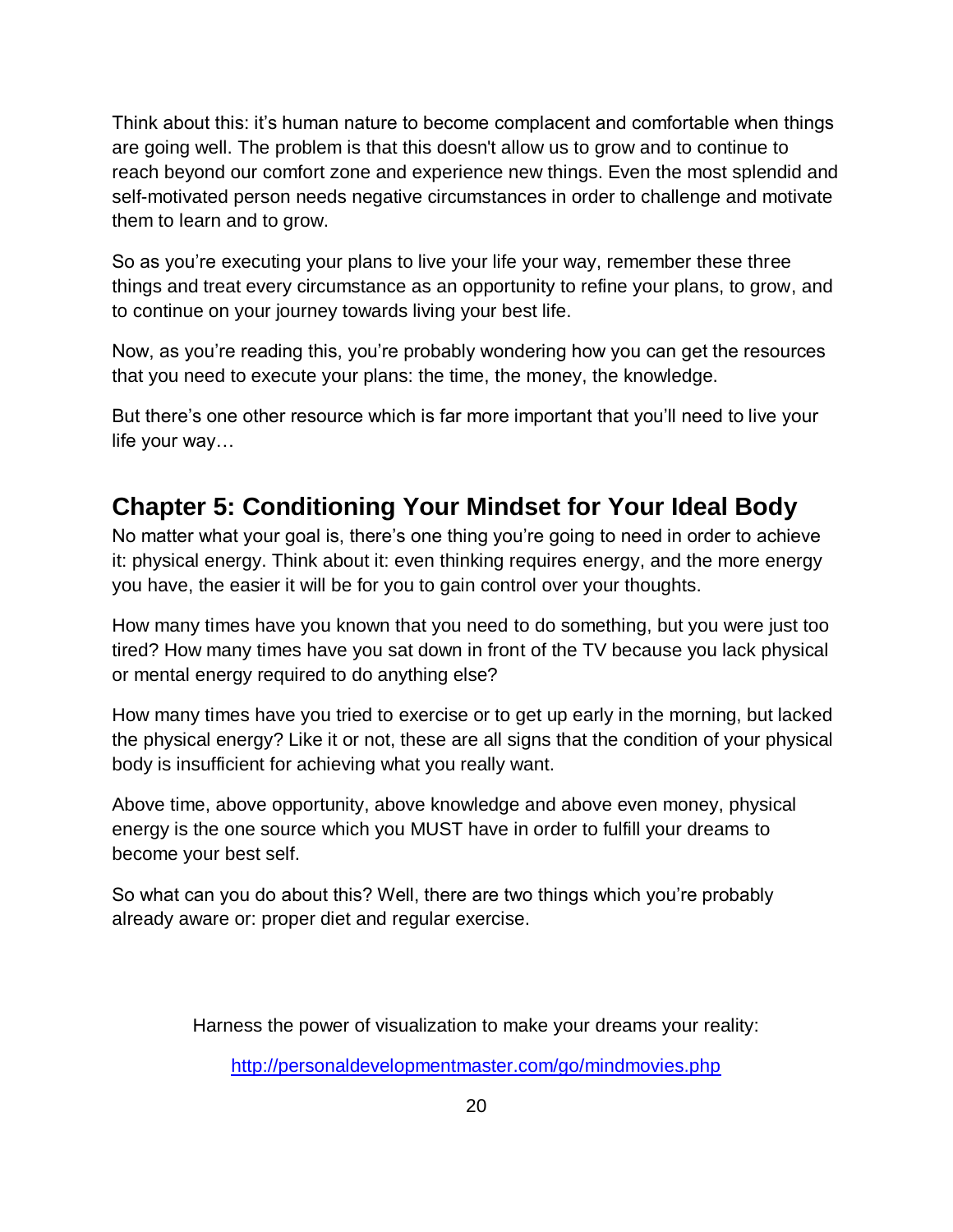Yes, there are people selling solutions for developing your ideal body which don't require you to diet or to exercise. But the bottom line is that your body is a natural system and these solutions aren't grounded in natural principles.

If you want to achieve your ideal body, you need a diet and activity level which supports the building of an ideal body. But what if you don't have the energy, the discipline or the willpower to even get started doing these? Isn't that where most people run into trouble?

Yes, and that's because there's one more primary thing which you must do in order to form habits which will lead to a great body and a greater energy level. That one thing is developing an ideal state of mind and beliefs which will naturally lead to actions which change the physical condition of your body.

Without first developing this kind of an idea mind, you'll end up sabotaging or giving up on all of your efforts to get your body in shape.

So how can you develop the ideal mindset required to achieve a healthier and more energetic body? Here are three things you can begin to do today:

#### <span id="page-20-0"></span>**Value Your Body**

Think about this: the body you're living in has to last you for the rest of your life. It's the one thing which you depend on to provide you with the energy to do everything that you need to do to enjoy the life you've always desired. If you don't take care of your body, every single area of your life is going to suffer as a result.

You'll lack the focus and discipline required to do well in your career and to manage your relationships. You'll lack the physical energy to squeeze every ounce of potential out of every moment of your life. In short, having an unhealthy body and an energy level which is not consistent with your full potential is a direct hindrance to living your life your way.

Also, the way you care for your body is going to determine the quality of your life and your physical independence more and more as you get older. You body cannot be replaced at any price, and the benefits which it provides you with are priceless.

Think about this the next time you decide to put junk in your body or to neglect physical activities which will encourage you to have a healthy body. This will help you to value your body and to begin caring for it better.

Harness the power of visualization to make your dreams your reality: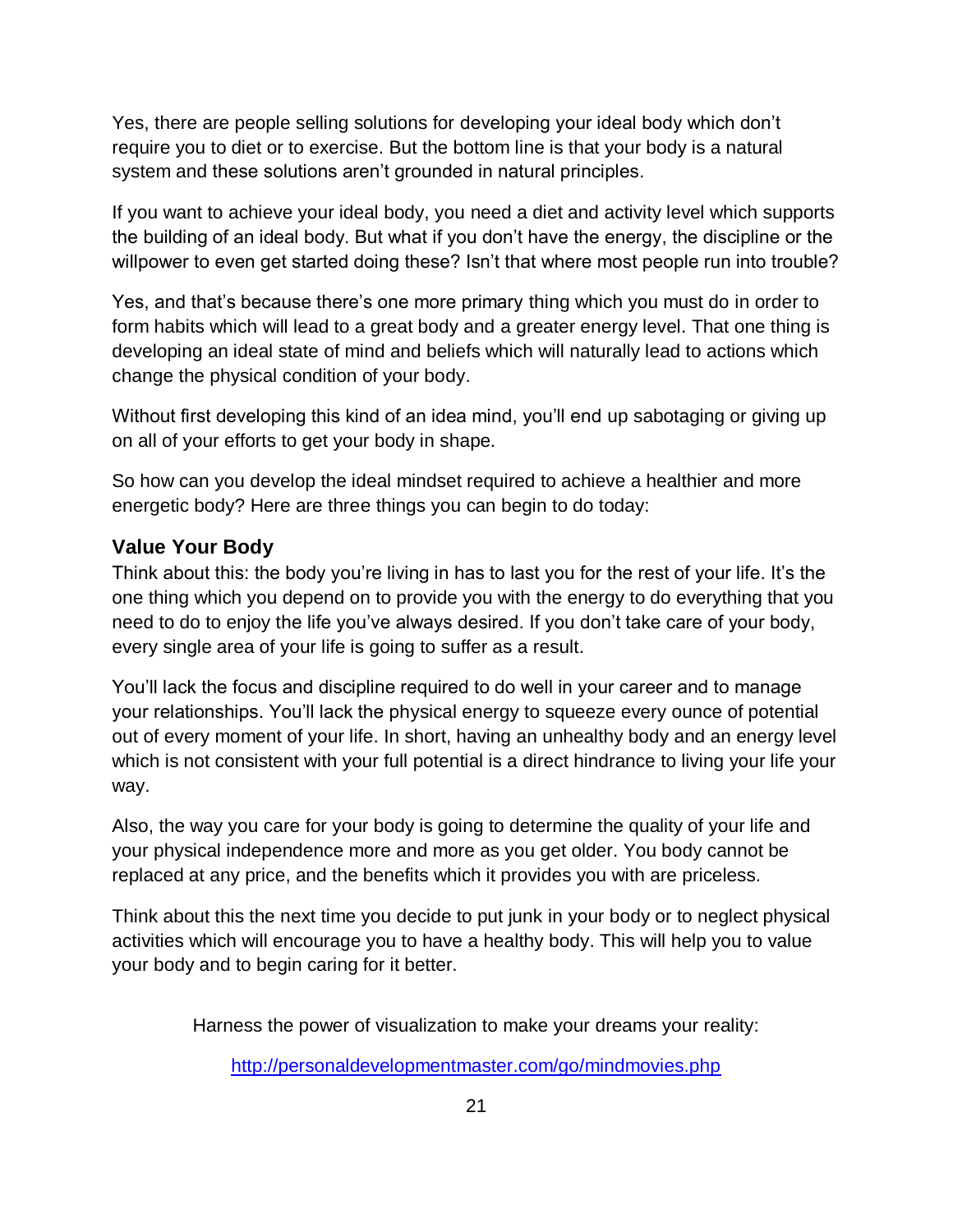#### <span id="page-21-0"></span>**Acknowledge Your Mortality**

Your body is a natural system and it governs itself according to natural principles which you have no control over. The only thing that you can control is whether or not you align your physical health habits with these principles. The most important of these principles is the fact that your body is not going to last forever.

It's going to age, it's going to fall apart and one day it's going to stop. As depressing as this might sound, many people age, fall apart and die MUCH earlier because of the fact that they don't acknowledge the mortality of their body.

They neglect the simple principles of routine exercise, healthy diet and restful sleep as if their body were indestructible. But it's only a matter of time before this neglect begins to take a physical toll on the person.

When it does, most people regret that they didn't start taking care of their body earlier in life and prevent the conditions which cause the eventual deterioration of their health.

So acknowledge the mortality of your body and begin caring for it accordingly…

#### <span id="page-21-1"></span>**Learn About Your Body**

As a commitment to conditioning your mind, make it a point to learn about your body: how your diet affects its functioning, how your activity and lifestyle impacts your body, and any other thing which will raise your awareness about the importance of caring for your body.

Most people who have unhealthy habits are completely unaware of how those habits affect their physical body. This ignorance causes them to develop these health habits and it keeps them from developing a sense of urgency about changing them.

But as soon as you start learning about how your body really works, you'll begin to develop a new appreciation for how valuable it is. You'll also develop a stronger sense of your own mortality. Both of these will motivate you to get your body into a condition which will provide you with the physical energy required to pursue your dreams with enthusiasm and perseverance.

Then you'll be ready to learn and apply the three biggest secret to getting what you want.

Harness the power of visualization to make your dreams your reality: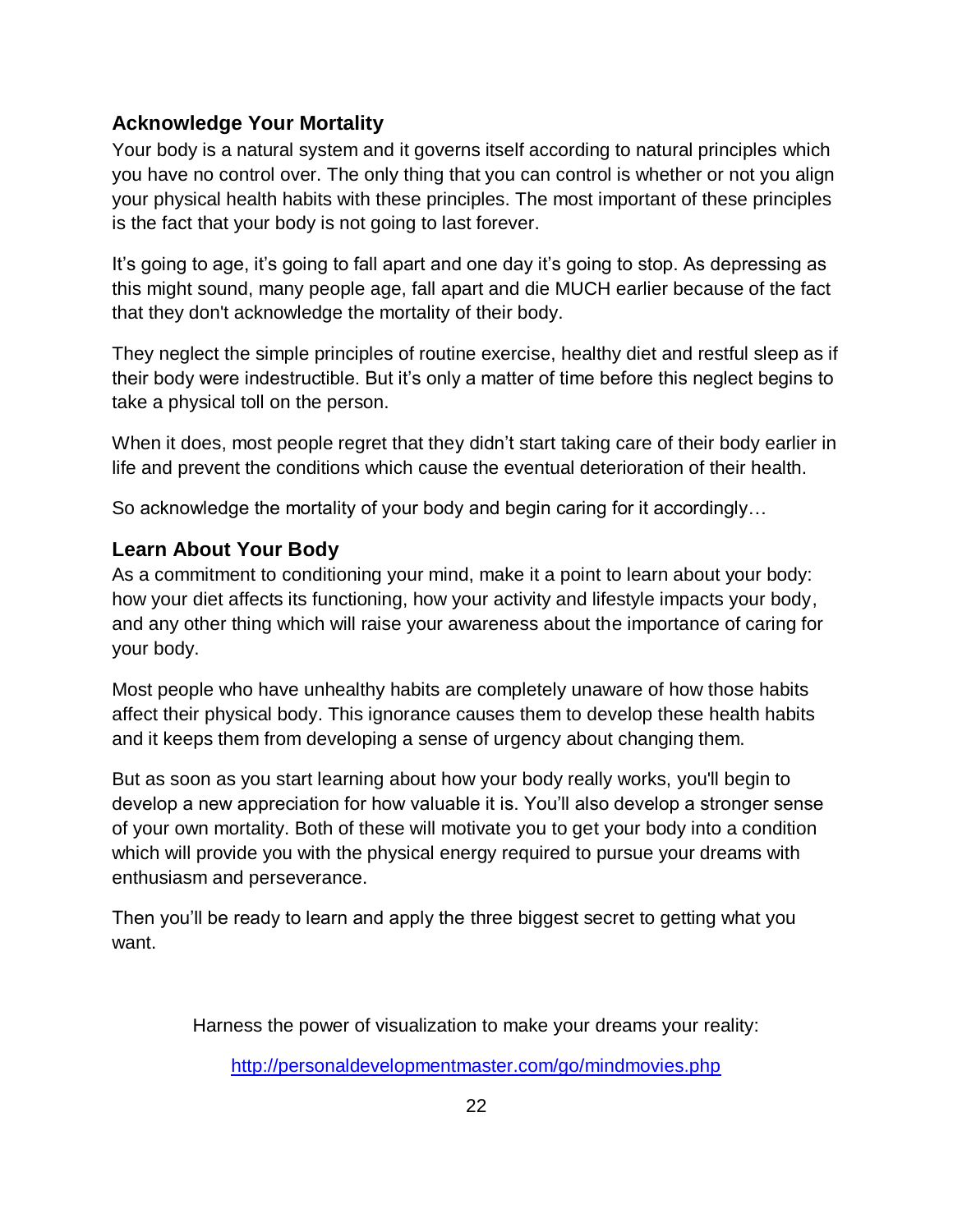# <span id="page-22-0"></span>**Chapter 6: The Three Biggest Secrets to Getting What You Want**

The biggest secret to getting what you want (no matter what it is that you want) can be summed up in three sentences:

Never give up.

Never give up.

Never give up.

As simple as this advice sounds, what you just read was one of the last speeches that Winston Churchill ever gave in his lifetime. He got up in front of the audience, spoke these three sentences, and walked off. Considering all the things that this man had accomplished in his life and all of the wisdom which he shared with the audience, he chose only these three words.

Why is this?

Because he probably learned that the leading cause of "failure" in any endeavor was the decision to *accept* failure by giving up. You've already read that every negative circumstance carries with it the opportunity to learn, to become a better person and press on towards the achievement of your dreams.

Considering this, it's easy to understand that the only way to truly "fail" at something is to fail to learn, to fail to grow and to fail to press on. Giving up is failure. Everything else is simply the opportunity to develop the skills which will eventually lead to success.

The Nobel Prize winning scientist Neil Bohr said that an expert is nothing more than someone who has failed many times within one narrow field. Just think about what this means when it comes to Winston Churchill's advice to never give up.

It means that if you continue to learn, to grow and to persist, that you'll eventually develop the status of an expert. That is, provided that you know exactly what it is that you want…which is a clue to the second biggest secret of success:

#### <span id="page-22-1"></span>**Focus-Focus-Focus**

Even if you refuse to give up, it is possible to miss out on living your life your way. All that you have to do is have your attention and interest scattered and several different

Harness the power of visualization to make your dreams your reality: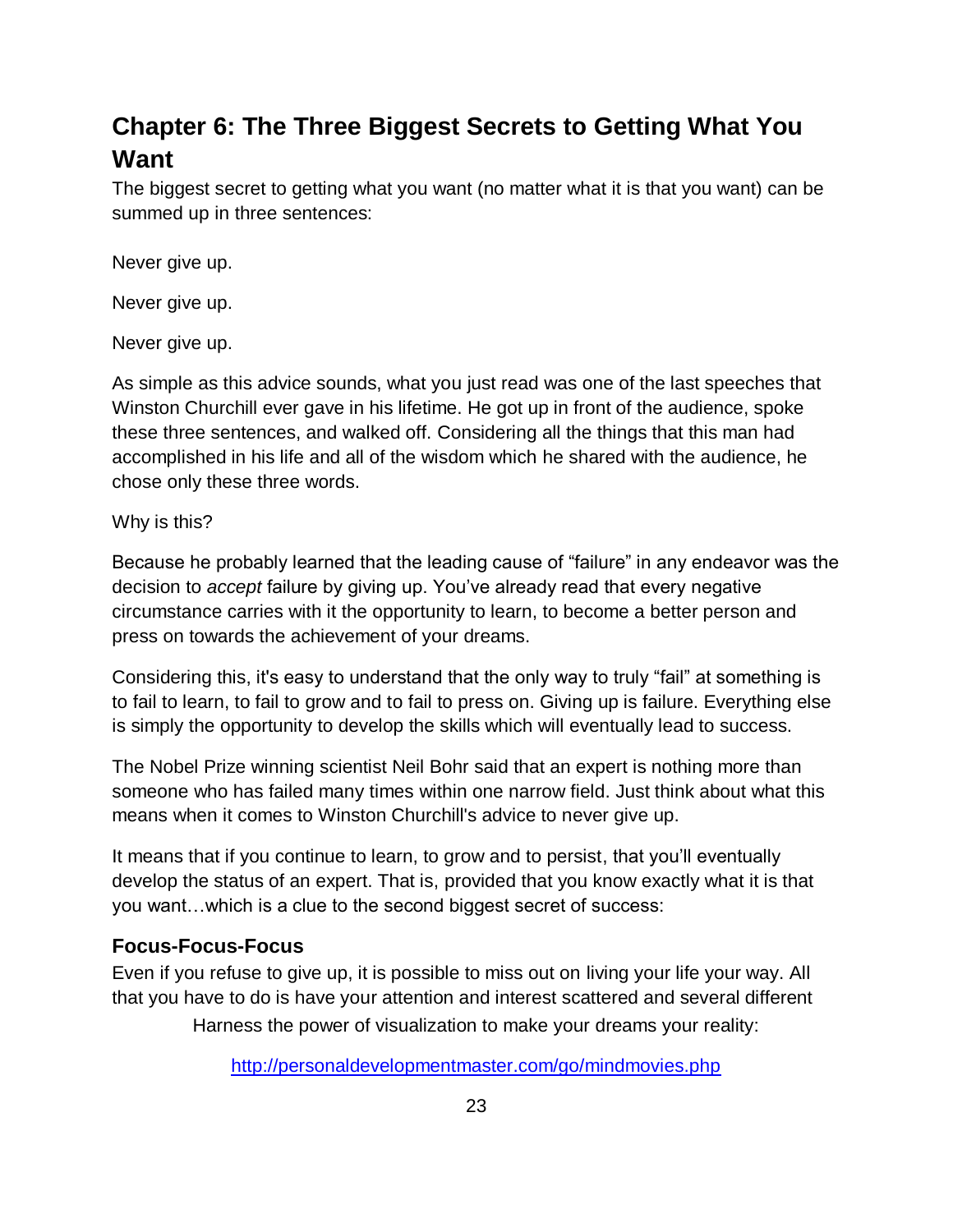directions instead of focused on one thing. Lack of focus is a common problem which every person must master.

Many people never get what they want out of life because they never determine what they really want. And they never determine what they really want because their attention is scattered in too many different directions.

Think about this: a laser beam is nothing more than light which is focused towards one central point. Lasers have the power to cut through almost any substance in existence. This ought to give you an idea of just how important it is to focus your energy on one central goal.

If you do this, and if you never give up, there's only one more thing you'll need to do to live your life your way…

#### <span id="page-23-0"></span>**Never Stop Learning**

Eric Hoffer once said that in times of drastic change the learners will survive while the learned would find themselves well equipped to deal with a world that no longer exists. This is probably one of the wisest things which has ever been said when it come to achieving your full potential.

There is no such thing as standing still in life. The world around you will always be moving ahead, and by standing in one place you're choosing by default to be left behind. The commitment to lifelong learning is one of the wisest and most rewarding commitments you will ever make.

You've taken the first step by reading this e-book, but don't stop here. Continue to use and to apply the information you've learned here. Read the book again and again and continue to put these things into practice.

Find more resources to learn from and do the same with them. The more you do this, the clearer you are about what you really want, and the more persistent you are, the greater your rewards will be.

Harness the power of visualization to make your dreams your reality: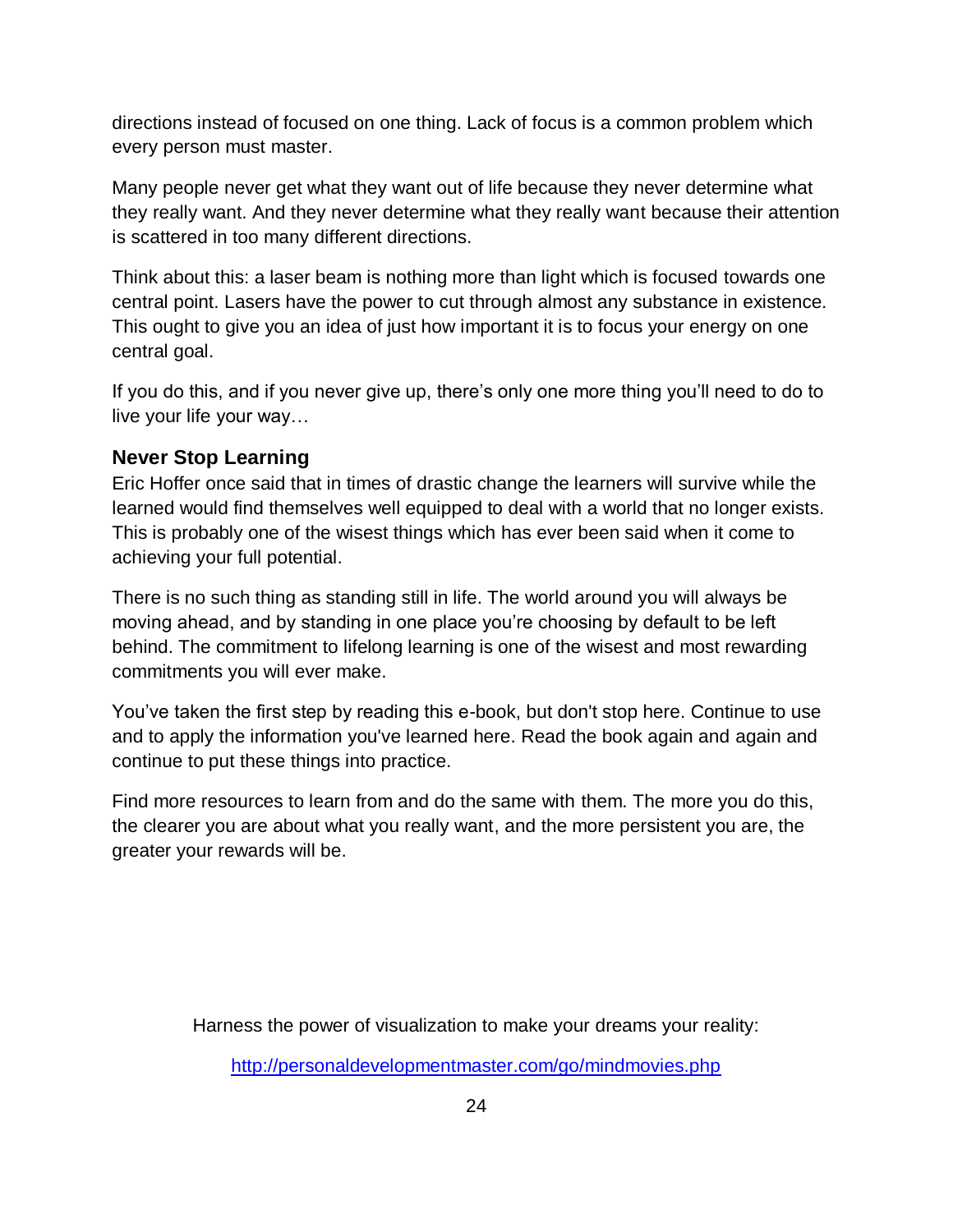# <span id="page-24-0"></span>**Recommended Reading**

#### <span id="page-24-1"></span>**Mind Movies**

**<http://www.yoursite.com/go/mindmovies>**

A mind movie is a short video filled with powerful affirmations and emotionally inspiring images. Creating your own mind movie has been found to be a great way of making the law of attraction work for people.

It works by helping you perceive the reality that you really want, which kicks your subconscious mind into action by trying to close the gap between your current reality and what you perceive.

Many people do not 'perceive' the reality they want, and this works as an obstacle to achieving their dreams.

By creating your own short three minute Mind Movie that shows what you want in life, and watching it twice daily, means you are using visualization to powerfully train your subconscious mind to bring you the people and resources required to make your dreams a reality.

The Mind Movie Creation Kit makes it easy for you to create a strong visualization that is specially tailored to what you want, and a simple and effective way of harnessing the power of the law of attraction.

With Mind Movies you choose the images you want to see in reality, and define the shape and size they should take in your life.

There are 3 simple steps that make up the Mind Movie Creation kit, and you will be taught how to write a simple and effective movie script, how to find the best images for your movie, and how to easily create and edit your mind movie using their exclusive software.

Ultimately, the Mind Movie Creation Kit helps you design your own destiny.

Harness the power of visualization to make your dreams your reality: